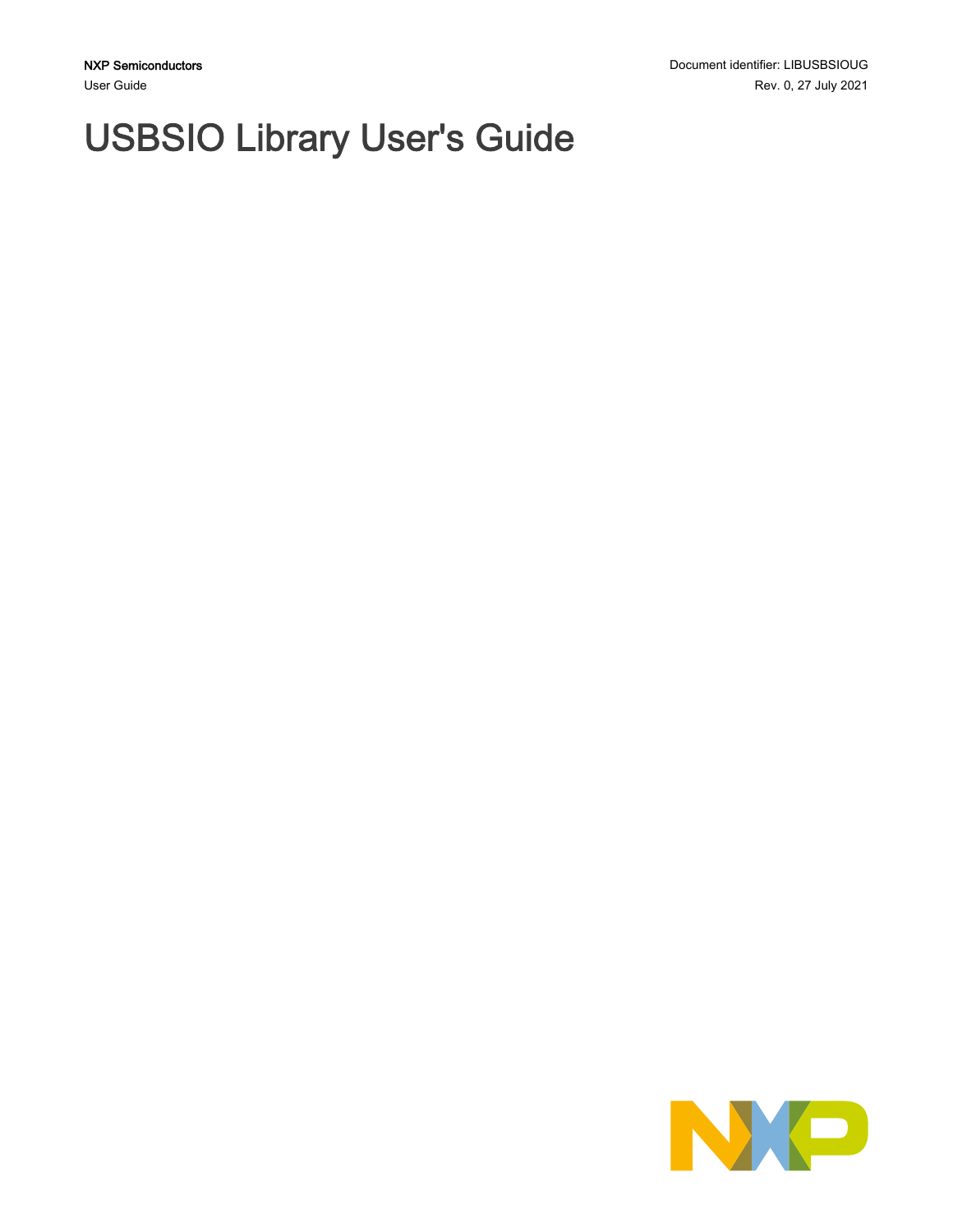# **Contents**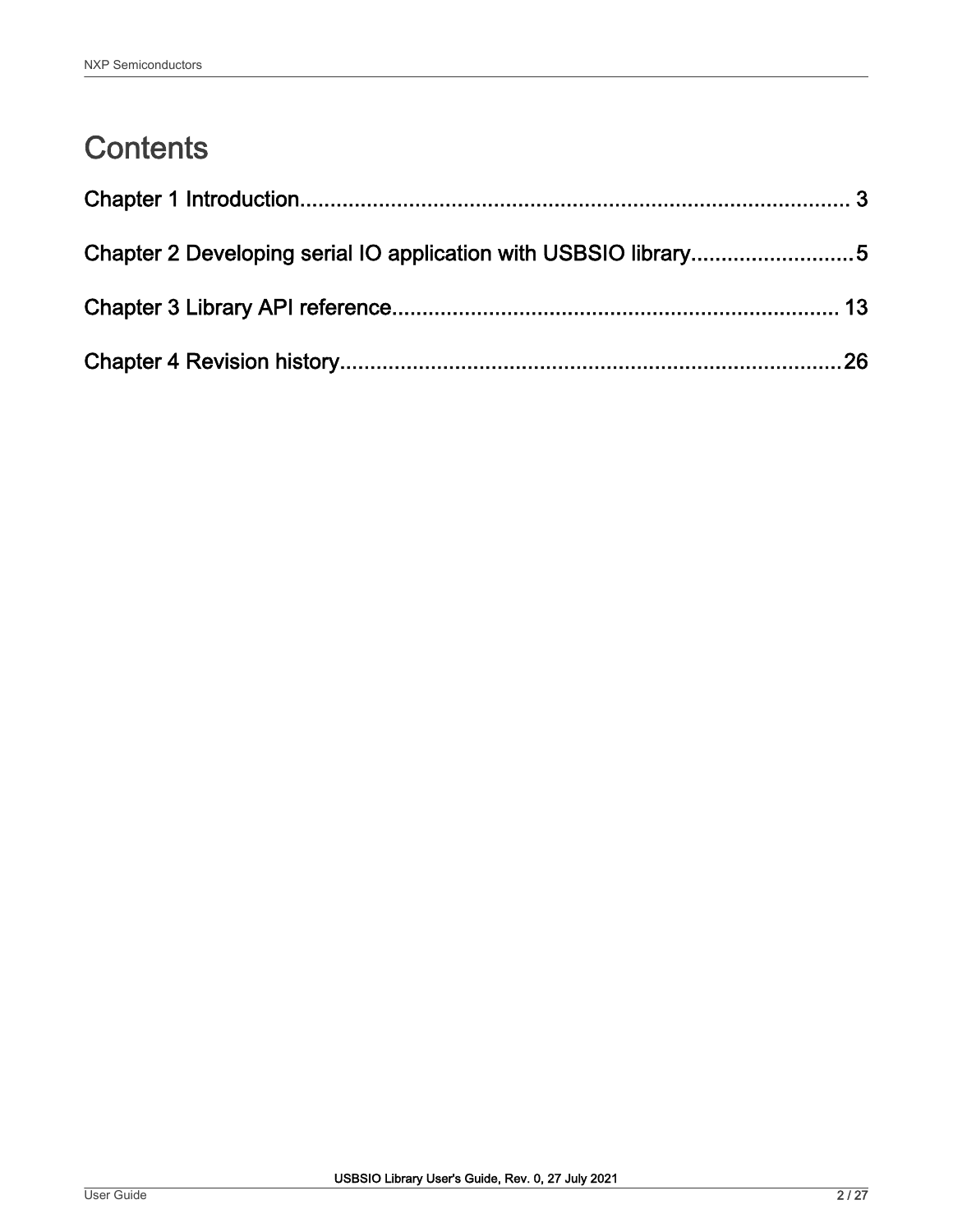# <span id="page-2-0"></span>Chapter 1 Introduction

The USB serial I/O library (USBSIO or LIBUSBSIO) is a generic API provided to PC applications programmers to develop applications communicating with target NXP microcontroller devices using SPI, I2C, and GPIO over a USB bridge.

The library converts its API calls into USB messages which are transferred to a USBSIO bridge device, which in turn communicates with the target microcontroller using the physical communication interface. The bridge is implemented by LPCLink2 or MCULink debug probes used either as a standalone interface or assembled directly on an evaluation board and connected to a target microcontroller.

The USBSIO library uses the USB HID class as a transport mechanism, which is widely supported by all common operating systems. It is provided as a static or dynamic binary library for Microsoft Windows, macOS, and Linux systems, and it is easy to use in C/C++ applications. The publicly available, open source hidapi low-level library is used internally by USBSIO, because it simplifies the use of the HID communication class across all supported operating systems. You can find more information about the hidapi library at <https://github.com/signal11/hidapi>.

The USBSIO functionality is just an optional additional feature of the LPCLink2 and MCULink Pro devices. Their primary function is to provide a CMSIS-DAP debugging interface to the target microcontroller and a virtual serial communication using the USB VCOM class. The SEGGER J-Link firmware option, which is also available for these debug probes, does not support the USB bridge function for SPI, I2C, and GPIO. All communication options are displayed in Figure 1. All USB classes are implemented as a composite device and accessed from a PC host over a single USB cable.



# 1.1 History and backward compatibility

The USBSIO library v2.1 (and later) is a successor of an older implementation named LPCUSBSIO, which accompanied the LPCLink2 interface drivers. The new library API is backward compatible for the whole SPI and GPIO functionality. The key I2C communication API is also backward compatible, except for some special transfer options that were dropped in the latest version.

See more details about the removed functionality in the I2C API reference.

Even though the library v2.1 is renamed to LIBUSBSIO, the API naming remains backward compatible and still uses the "LPCUSBSIO\_" prefix.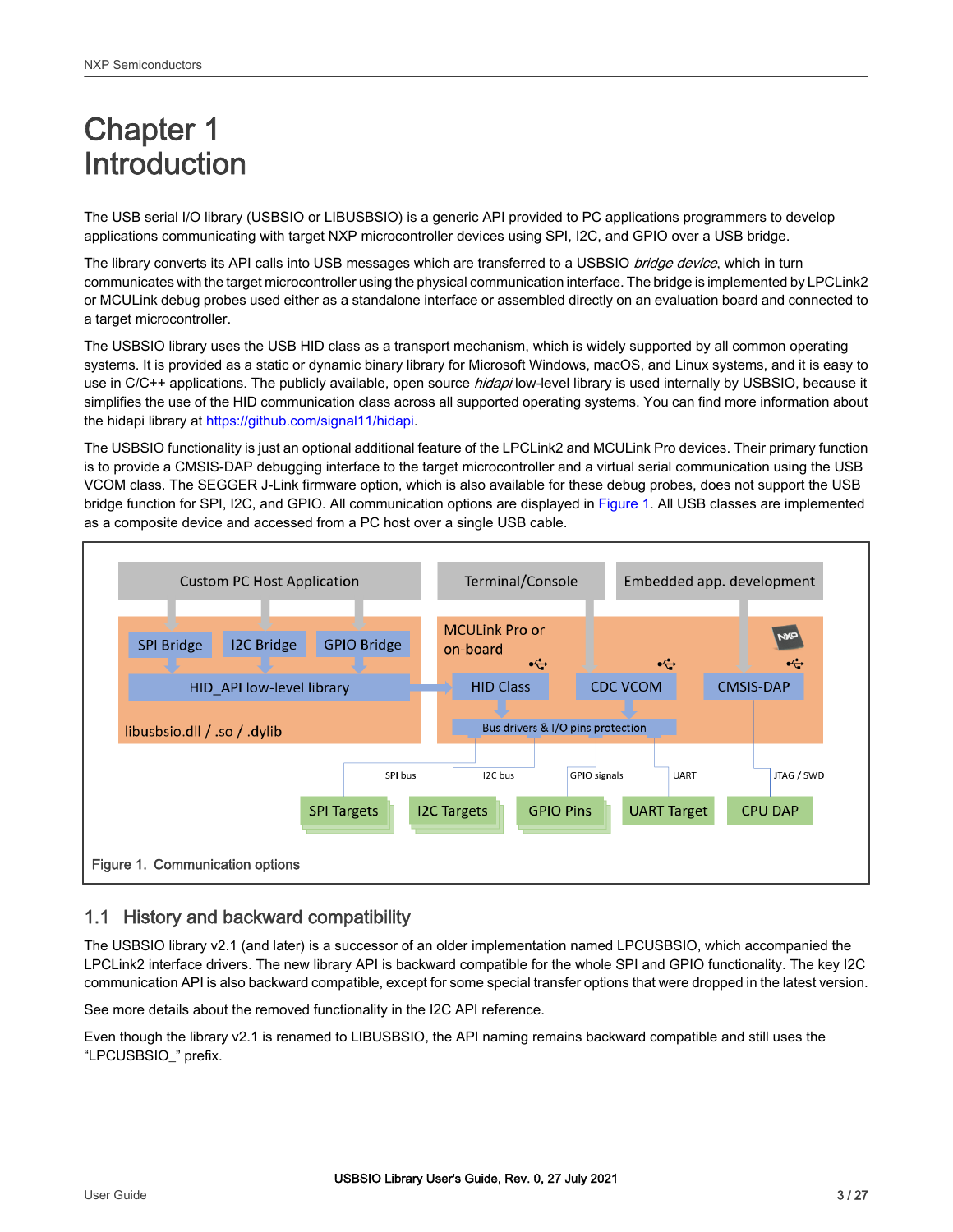# 1.2 Installation

The library package is available as a ZIP file which includes the binary library files built for all supported platforms, header files needed to access the library API in C/C++ applications, example code, and user documentation. Unzip the package to an arbitrary location and access the files there.

# 1.3 Python wrapper

The Python wrapper class is provided along with the LIBUSBSIO library and enables all library features to be used also from the Python scripting language. The Python installable module is available at the<https://PyPI.org> site. The package contains the binary libraries for all supported operating systems and the Python wrapper class code. Use the "pip" package manager to download and install the package as follows:

pip install libusbsio

Using the USBSIO library from Python scripts and applications is a good "platform independent" alternative to developing a C/C++ application and linking it with the library in a native mode.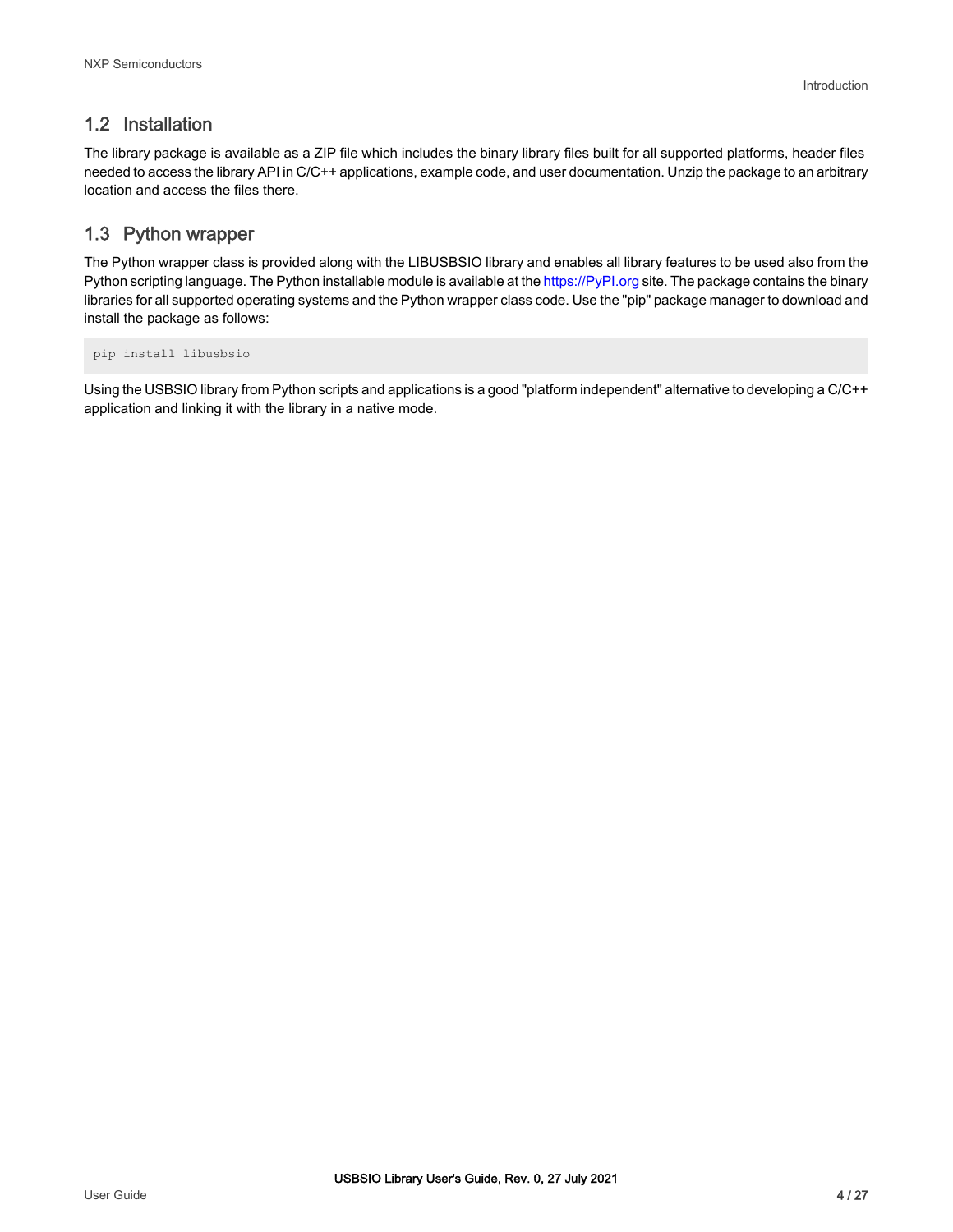# <span id="page-4-0"></span>Chapter 2 Developing serial IO application with USBSIO library

This section describes the use of the USBSIO library in native C/C++ applications.

# 2.1 Prerequisites

- A host system supported by the USBSIO library.
- A target NXP microcontroller board with onboard LPCLink2 or MCULink interfaces. Alternatively, a standalone MCULink Pro device can be used and interconnected with the target microcontroller board.
- The LIBUSBSIO library package.
- The C/C++ compiler toolchain or IDE for the host system.

# 2.2 Setting up project environment

This section uses the simple C test application code included in the installation package in the test/testapp directory. The test application demonstrates how to use the library API in a custom code and how to link the application executable with the library, either statically or dynamically.

The test application is available as:

- Microsoft Visual Studio project for Windows builds
- Common Makefile for Linux and macOS builds

Use the library in a custom application as follows:

- Include the libusbsio.h header file in the application C or C++ source files.
- Link the application with the library. The official binary libraries are in the bin directory.

In the Windows operating systems:

- Link the application statically with the libusbsio.lib file available in the bin/Win32 or bin/x64 directories. Use bin/\$(Platform) in project settings when building multi-platform applications.
- The executable can also be built using the libusbsio.dll.lib file, which is a wrapper library that automatically loads the libusbsio.dll file after startup. In this case, build the final executable with the LPCUSBSIO\_IMPORTS macro defined and distribute the DLL along with your application.
- The testApp example project has the Debug and Release targets to link with the DLL library wrapper. Use the DebugS and ReleaseS targets to link with the static library.

On Linux operating systems:

- Link the application statically with the libusbsio.a file available in the bin/linux directory. This is a 64-bit build tested on the Ubuntu 20.04 operating system. The bin/linux32 directory contains a 32-bit build tested with Ubuntu 16.04.
- Add the pkg-config libusb-1.0 libudev –libs option to the LIBS makefile variable when linking the final application executable, so that the libusb and libudev libraries are also linked.
- If the libusb library is missing, install it using the sudo apt-get install -y libusb-1.0-0 command.
- If the libudev library is missing, install it using the sudo apt-get install -y libudev-dev command.
- The executable can also be built using the libusbsio.so dynamic library.

On macOS systems:

• Link the application statically with the libusbsio.a file in the bin/osx directory. This is a 64-bit build tested on macOS 11.3.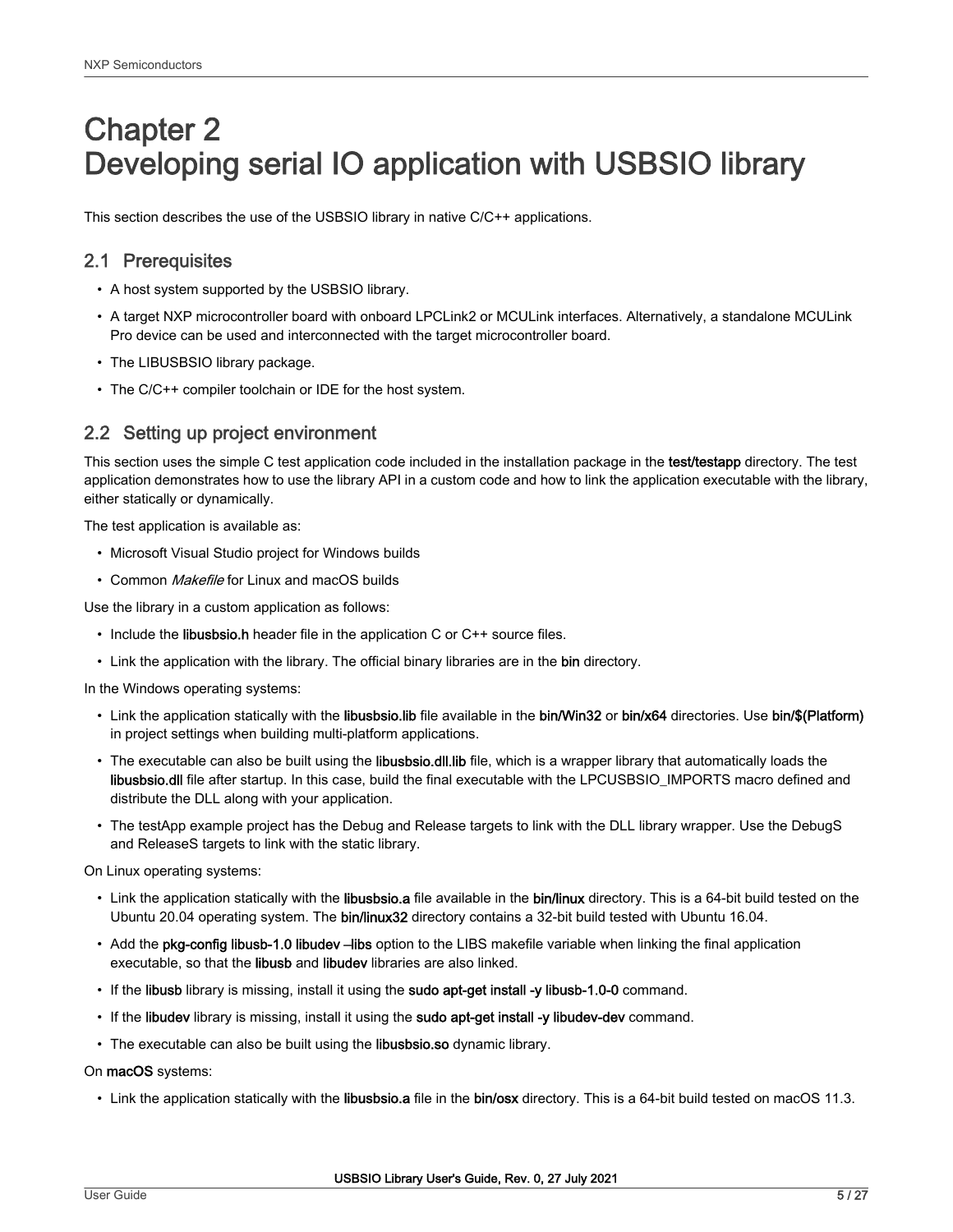- Add the -framework IOKit -framework CoreFoundation option to the LIBS makefile variable when linking the final application executable.
- The executable can also be built using libusbsio.dylib dynamic library.

# 2.3 Obtaining Serial IO device handle

The enumeration of all USBSIO bridge devices is combined into a single [LPCUSBSIO\\_GetNumPorts](#page-12-0) library call. This function performs an enumeration and returns the number of bridge devices found.

- All applications using the library should call this routine before using any other library API.
- This function takes the Vendor ID and Product ID (VID, PID pair) of the bridge devices to enumerate.
- LPCLink2 and MCULink use different PID identifiers. Refer to a code section below for the LPCUSBSIO\_VID value (0x1FC9) and the other PID constants defined (0x90 and 0x143).
- Multiple devices of the same VID/PID class may be connected and they are all enumerated.
- After the debug probe has enumerated and the function call returns a non-zero count, specify a zero-based index of the selected bridge device in a subsequent call to [LPCUSBSIO\\_Open](#page-13-0).
- A device which is already open is not enumerated if [LPCUSBSIO\\_GetNumPorts](#page-12-0) is called again.
- The SIO handle returned by [LPCUSBSIO\\_Open](#page-13-0) is used by all consequent calls targeted to the device.
- Call [LPCUSBSIO\\_GetVersion](#page-13-0) to obtain the string description of the library and the target bridge firmware versions. For example:

NXP LIBUSBSIO v2.1 (Mar 30 2021 14:41:19)/FW 2.0 (May 18 2021 07:44:09)

• The SIO device handle should be closed by calling [LPCUSBSIO\\_Close](#page-13-0) when it is no longer required.

The following code shows the use of basic library calls:

```
#include "lpcusbsio.h"
#include <stdio.h>
#define LPCUSBSIO_VID 0x1FC9
#define LPCLINKSIO_PID 0x0090
#define MCULINKSIO_PID 0x0143
LPC HANDLE open usbsio(void)
{
    LPC HANDLE hSIOPort = NULL;
     int res;
     if((res = LPCUSBSIO_GetNumPorts(LPCUSBSIO_VID, LPCUSBSIO_PID)) > 0)
\left\{\begin{array}{ccc} \end{array}\right\} printf("Total LPCLink2 devices: %d\r\n", res);
     }
     else if((res = LPCUSBSIO_GetNumPorts(LPCUSBSIO_VID, MCULINKSIO_PID)) > 0)
     {
          printf("Total MCULink devices: %d\r\n", res);
     }
     else
     {
        printf("No USBSIO bridge device found\r\n");
     }
     if (res > 0)
\left\{\begin{array}{ccc} \end{array}\right\} /* open device at index 0 */
         printf("Using device #0\r\n");
        hSIOPort = LPCUSBSIO Open(0);printf("Device version: %s \n ", LPCUSBSIO_GetVersion(hSIOPort));
 }
```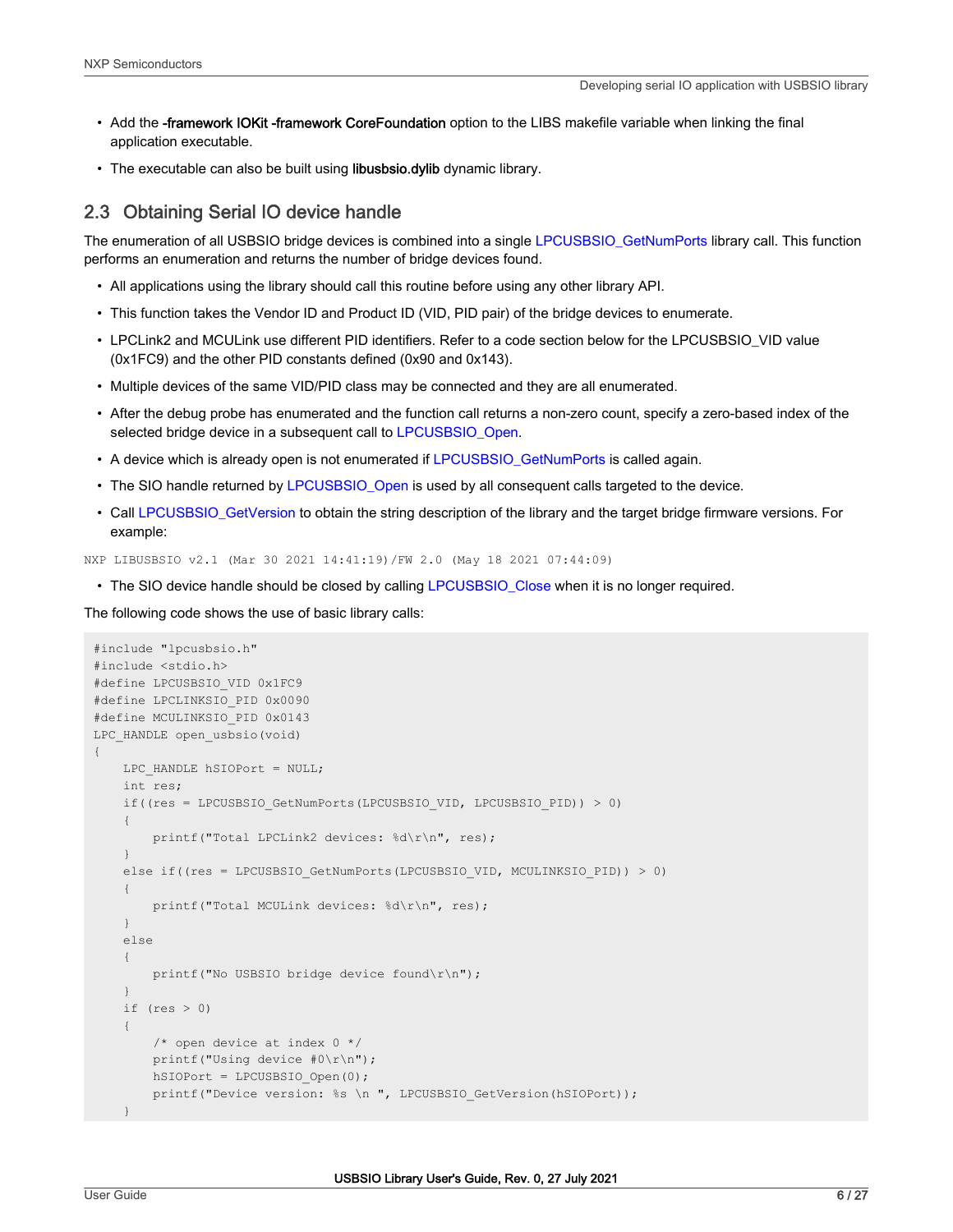}

```
 return hSIOPort;
```
# 2.4 Accessing the SPI, I2C, and GPIO ports

When a valid SIO handle is returned by the [LPCUSBSIO\\_Open](#page-13-0) call, it can be used to determine the number of SPI, I2C, and GPIO ports supported by the bridge interface.

- Call [LPCUSBSIO\\_GetNumI2CPorts,](#page-13-0) [LPCUSBSIO\\_GetNumSPIPorts,](#page-14-0) and [LPCUSBSIO\\_GetNumGPIOPorts](#page-14-0), respectively.
- The GPIO subsystem API can be accessed directly using the SIO library handle returned by LPCUSBSIO Open.
- The I2C and SPI ports must be open by calling [I2C\\_Open](#page-15-0) and [SPI\\_Open](#page-18-0) functions. Handles returned by these calls are then used in subsequent I2C or SPI API calls.
- Call [LPCUSBSIO\\_GetMaxDataSize](#page-14-0) to determine the maximum SPI or I2C data length used in a single transaction. The typical value supported by LPCLink2 and MCU-Link bridge is 1024.

## 2.5 Initializing and obtaining I2C port handle

When the SIO handle is obtained and the number of I2C ports available on the bridge device is known, then individual I2C ports can be opened and I2C transfers can be initiated.

To obtain an I2C port handle, the application should call [I2C\\_Open](#page-15-0) with the SIO device handle, port number, and port configuration as the parameters. This also initializes the corresponding I2C interface of the bridge device. The port configuration only contains the I2C clock speed. Use one of the standard 100 kHz or 400 kHz speeds.

When a valid (non-NULL) I2C port handle is obtained, the port is ready for data transfers. The handle should be closed by calling [I2C\\_Close](#page-16-0) when it is no longer required by the application.

The following code snippet shows the I2C initialization steps.

```
void open_i2c(LPC_HANDLE hSIOPort, int port)
{
    int err code = LPCUSBSIO OK;
    LPC HANDLE hI2CPort = NULL;
   I2C_PORTCONFIG_T cfgParam;
     /* Init the I2C port for standard speed communication */
    cfgParam.ClockRate = I2C_CLOCK_STANDARD_MODE;
     cfgParam.Options = 0;
     /* open I2C0 port */
    hI2CPort = I2C Open(hSIOPort, &cfgParam, 0);
     if (hI2CPort != NULL)
\left\{\begin{array}{ccc} \end{array}\right\} printf("I2C port opened successfully\n", res);
         /* communicate over I2C ... */
         /* close the port */
         I2C_Close(hI2CPort);
     }
}
```
## 2.6 Reading and writing to I2C target device

The library provides two types of APIs for transferring data to and from I2C target devices connected to the target MCULink bridge.

- Unidirectional: This group contains independent I2C DeviceWrite and I2C DeviceRead routines.
- Bidirectional: A single API [I2C\\_FastXfer](#page-17-0) routine performs write and read-after-write transfers.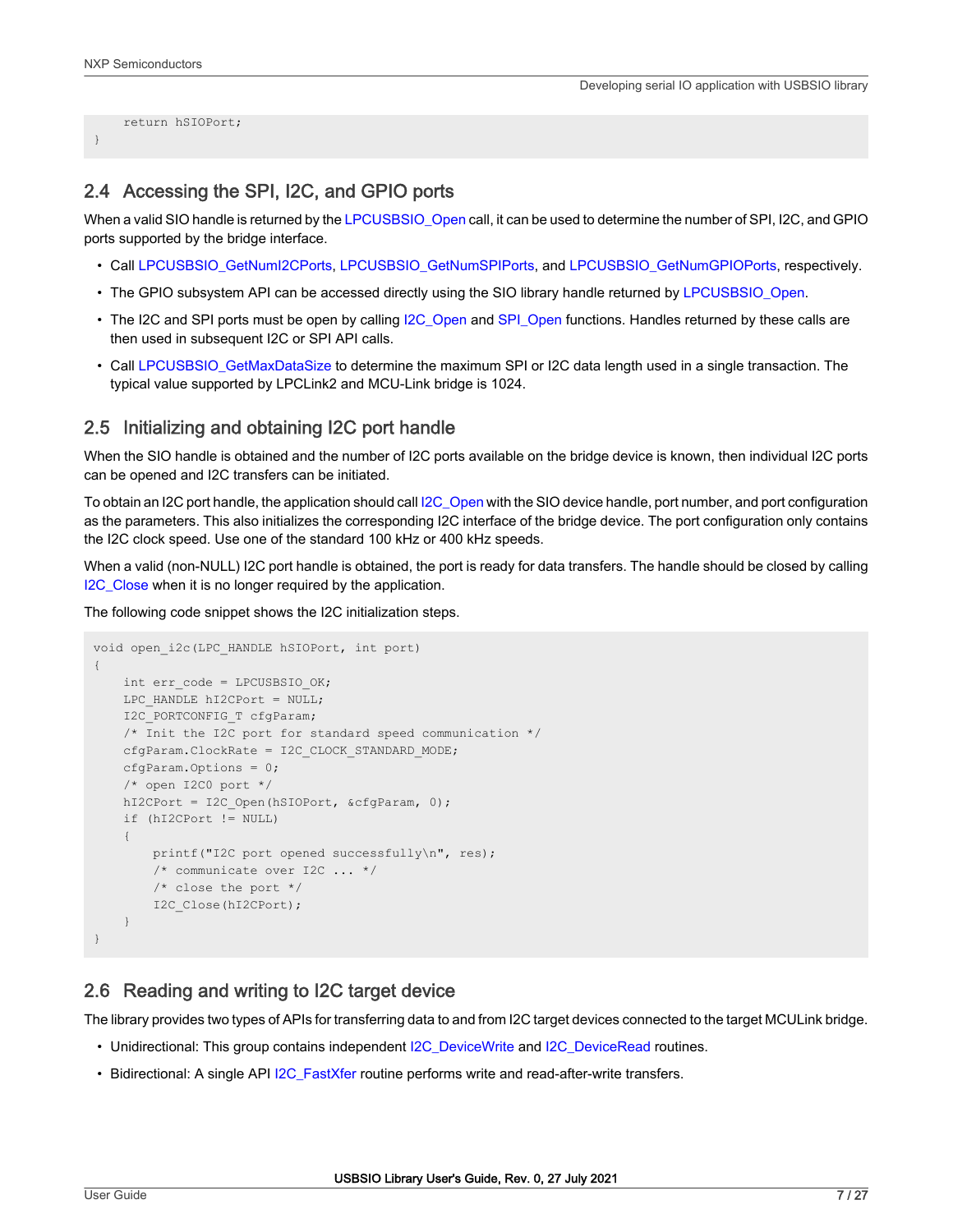Backward compatibility note: Older library versions (LPCUSBSIO) supported communication options flags enabling override of the standard behavior of I2C transactions, for example preventing the generation of the START or STOP signals. These flags are not supported by the MCULink firmware and ignored if used in the USBSIO library calls.

# 2.6.1 Unidirectional I2C transactions

The maximum data size supported by the transfer routines depends on the transfer size supported by the bridge firmware which can be found out by calling [LPCUSBSIO\\_GetMaxDataSize.](#page-14-0) Since this is typically a large number (1024 bytes) and the HID report size is 64 bytes, larger transfers are split into multiple USB frames. When the data is transferred to the bridge device, it performs the I2C transfer and returns the result code and any data read. The response may be also split into multiple USB frames for large data. Data integrity is assured by the USBSIO library.

There are two API calls used for unidirectional I2C transactions:

## I2C\_DeviceWrite()

- [I2C\\_DeviceWrite](#page-17-0) performs a single I2C write operation which consists of:
	- START signal
	- ADDRESS byte with R/W bit clear denoting the write operation
	- DATA payload
	- STOP signal
- The [I2C\\_DeviceWrite](#page-17-0) expects the ADDRESS and DATA bytes to be acknowledged by the target device.
- Special options flags can be used to alter the standard behavior and for example, omit the ADDRESS byte. The flags are described in the reference section, but it is not typical to use any of them. Also, some options flags are only supported by an older LPCLink2 device and not by the MCULink.

## I2C\_DeviceRead()

- [I2C\\_DeviceRead](#page-16-0) performs a single I2C read operation which consists of:
	- START signal
	- ADDRESS byte with the R/W bit set, denoting the read operation
	- Reading the DATA payload and sending the acknowledgment for each byte
	- STOP signal
- Special options flags can be used to alter the standard behavior and for example, omit the ADDRESS byte. The flags are described in the reference section, but it is not typical to use any of them. Some options flags are only supported by the LPCLink2 and not the MCULink.

## 2.6.2 Bidirectional transfer routines

Most of the I2C read transactions made with real I2C devices are typically preceded with a write operation defining a register index or other specification of data to be read. In this scenario, the STOP signal is not generated between the write and read operations. The repeated START is generated instead.

Such operation would be difficult to achieve with unidirectional transfer routines described above. It would be necessary to use special option flags to prevent a STOP signal after a write and there would also be an unavoidable round-trip delay between the write and read parts of the operation. The I2C bus would be held busy for a long time which could cause performance issues in multi-master scenarios.

The [I2C\\_FastXfer](#page-17-0) API call is recommended to perform such read-after-write transactions, but it can also be used for write-only and read-only transactions.

## I2C\_FastXfer()

- [I2C\\_FastXfer](#page-17-0) performs a combined read-after-write I2C transaction which consists of:
	- START signal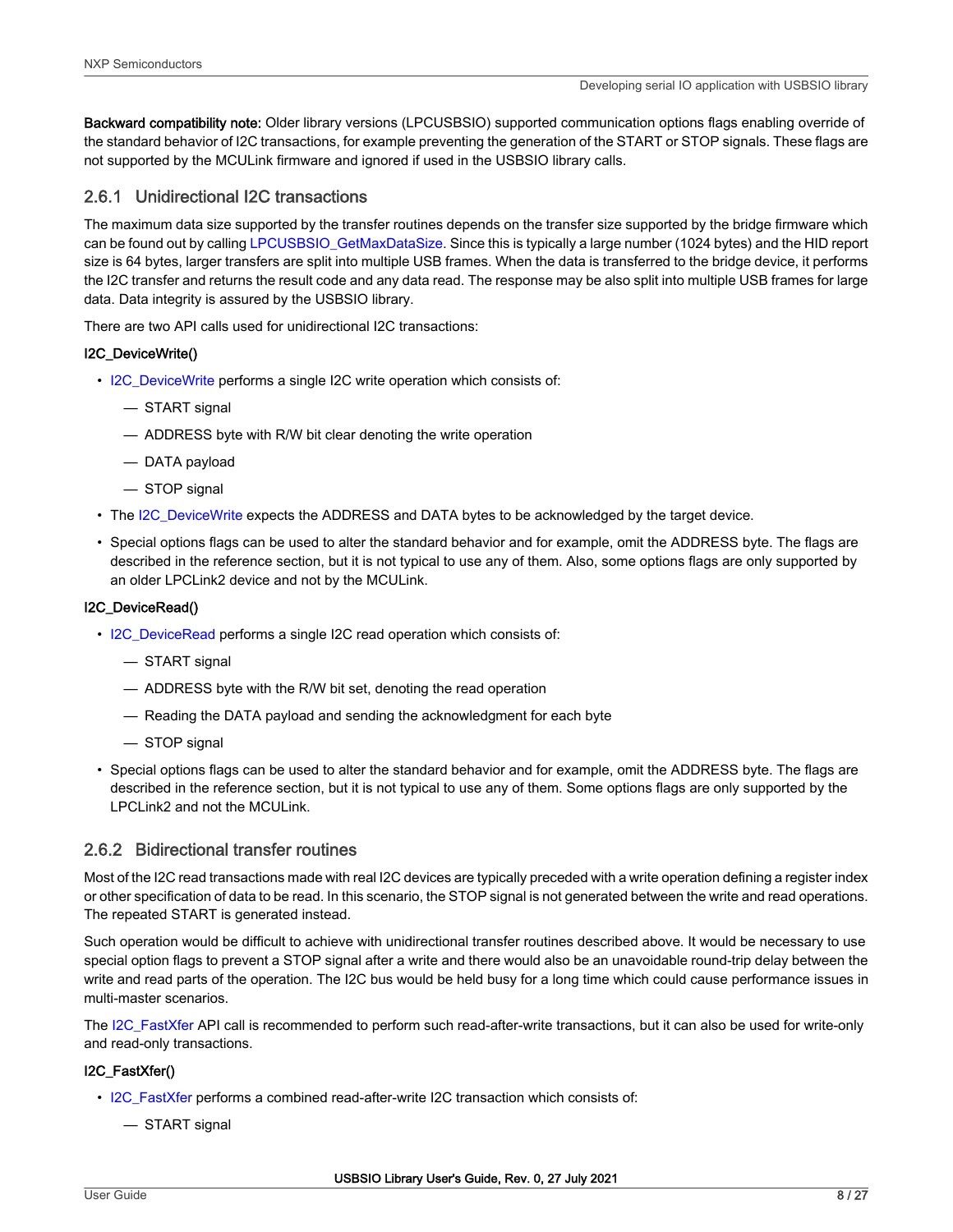- ADDRESS byte with R/W bit clear denoting the write operation
- DATA payload
- Repeated START signal
- ADDRESS byte with the R/W bit set, denoting the read operation
- Reading the DATA payload and sending the acknowledgment for each byte
- STOP signal
- The write portion can be skipped if no data are provided and zero is passed as write length.
- The read portion can be skipped if zero is passed to the expected read length.
- Special options flags can be used to alter the standard behavior of ACK and NAK handling, but it is not typical to use any of them. Also, some options flags are only supported by the LPCLink2 device but not by MCULink.

The following code snippet shows how to use the [I2C\\_FastXfer](#page-17-0) call.

```
int write read i2c(LPC HANDLE hI2CPort, uint8 t* txData, uint16 t txLen,
uint8 t* rxBuff, uint16 t rxLen)
{
   I2C_FAST_XFER_T xfer;
  int result = LPCUSBSIO ERR BAD HANDLE;
   if (hI2CPort != NULL)
\left\{ \begin{array}{c} \end{array} \right. xfer.slaveAddr = 0x10; /* 7-bit I2C target device address */
    xfer.txBuff = txData; /* Pointer to bytes to be transmitted */xfer.txSz = txLen; /* Number of bytes to transmit */xfer.rxBuff = rxBuff; /* Memory where bytes received are to be stored */
    xfer.txSz = rxLen; /* Number of bytes to receive */xfer.options = 0; /* No extra options needed */
     /* Execute transfer */
   result = I2C FastXfer(hI2CPort, &xfer);
    printf("I2C transfer returned %d\n", result);
   }
   return result;
}
```
## 2.7 Initializing and obtaining SPI port handle

When the SIO handle is obtained and the number of SPI ports available on the MCULink bridge is known, then individual SPI ports can be opened and SPI transfers can be initiated.

To obtain an SPI port handle, the application should call [SPI\\_Open](#page-18-0) with the SIO device handle, port number, and port configuration as the parameters. This also initializes the corresponding SPI interface of the bridge device. The port configuration contains the SPI clock speed, data size in bits, clock phase, polarity, and data-to-clock delay parameters.

Once a valid (non-NULL) SPI port handle is obtained, the port is ready for data transfers. The handle should be closed by calling [SPI\\_Close](#page-19-0) when it is no longer required by the application.

The following code snippet shows the SPI initialization steps.

```
void open_spi(LPC_HANDLE hSIOPort, int port)
{
     int err code = LPCUSBSIO OK;
     LPC HANDLE hSPIPort = NULL;
     SPI_PORTCONFIG_T cfgParam;
      /* Init the SPI port for standard speed communication */
      cfgParam.busSpeed = 1000000;
      cfgParam.Options = HID SPI CONFIG OPTION DATA SIZE 8 | /* 8 bits */
```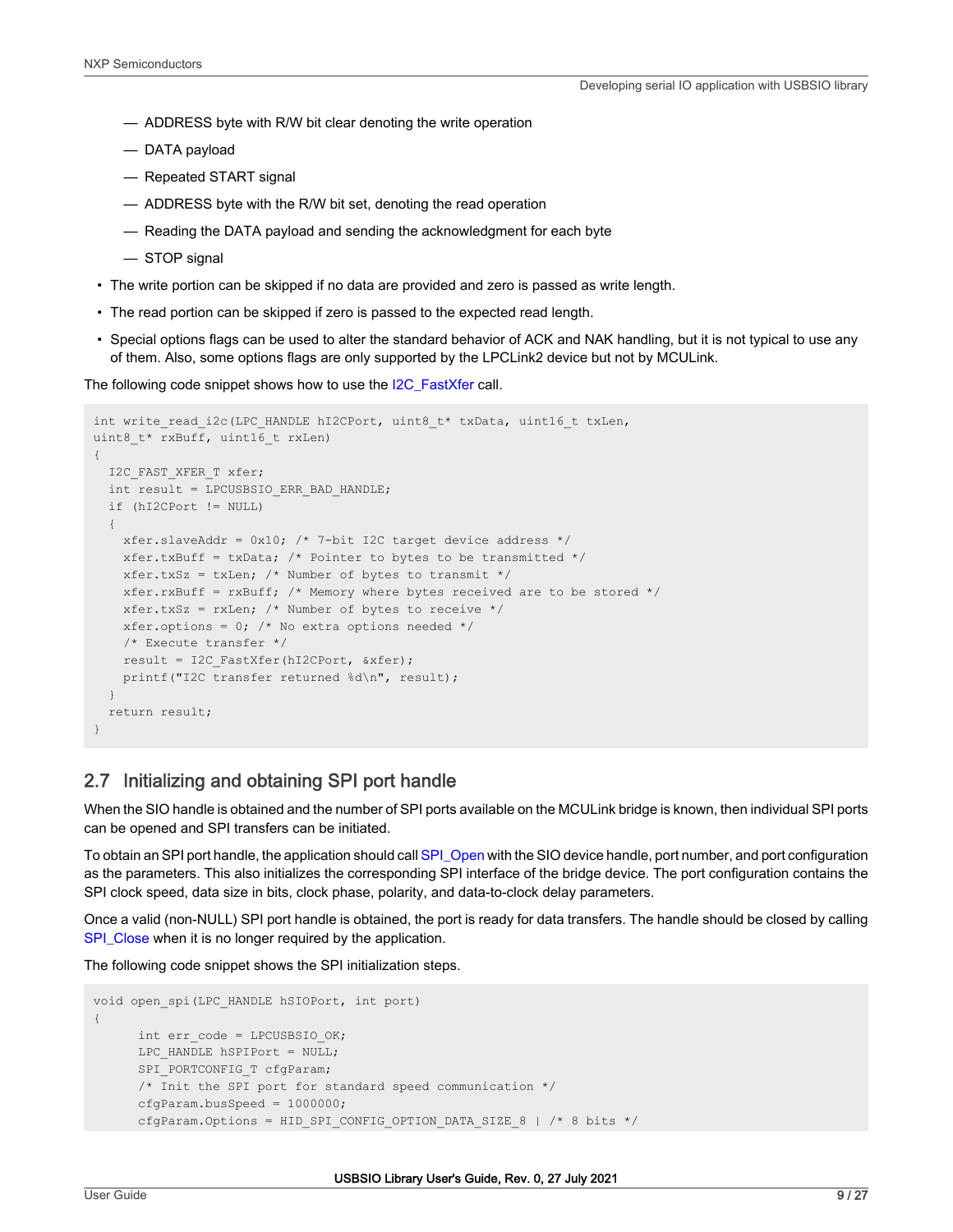```
HID SPI CONFIG OPTION POL 0 | /* CPOL=0 */
HID SPI CONFIG OPTION PHA 0 | /* CPHA=0 */
HID SPI CONFIG OPTION PRE DELAY(100); /* 100 us */
 /* open SPI0 port */
hSPIPort = SPI Open(hSIOPort, &cfgParam, 0);
 if (hSPIPort != NULL)
 {
       printf("SPI port opened successfully\n", res);
       /* communicate over SPI ... */
       /* close the port */
      SPI Close(hSPIPort);
 }
```
# 2.8 Data transfer with an SPI target device

Since the SPI is a full duplex communication protocol, transmission and reception happen at the same time and both the transmit and receive lengths are the same. The library provides a single transfer API [\(SPI\\_Transfer\)](#page-19-0) to transfer data to and from SPI target devices connected to the target LPC controller.

The SPI SSEL signal which selects which target SPI device is addressed is specified with the LPCLink2 device. A GPIO port and pin numbers of the SSEL signal are used in the transfer call as parameters. The MCU Link supports a single target SPI device, so the SSEL0 signal is driven regardless of the port pin parameter values.

The maximum data transfer size supported by the transfer routines depends on the transfer size supported by the bridge firmware which is found out by calling [LPCUSBSIO\\_GetMaxDataSize.](#page-14-0)

#### SPI\_Transfer()

}

The following are the [SPI\\_Transfer](#page-19-0) library function details:

- It performs a single bidirectional transfer over an SPI bus.
- The function accepts the open SPI port handle and a single SPI\_XFER\_T structure pointer as parameters.
- The transfer structure contains the SSEL target device selection, data length specification, and a pair of data buffers which must be at least "length" bytes long.
- The data of the transmit buffer are sent. The receive buffer is filled with the data received. The function returns the number of bytes transferred.

The following code snippet is the [SPI\\_Transfer](#page-19-0) call:

```
int write read spi(LPC HANDLE hSPIPort, uint8 t* txData, uint8 t* rxBuff, uint16 t len)
{
           SPI XFER T xfer;
           int result = LPCUSBSIO ERR BAD HANDLE;
            if (hSPIPort != NULL)
\left\{ \begin{array}{cc} 0 & 0 & 0 \\ 0 & 0 & 0 \\ 0 & 0 & 0 \\ 0 & 0 & 0 \\ 0 & 0 & 0 \\ 0 & 0 & 0 \\ 0 & 0 & 0 \\ 0 & 0 & 0 \\ 0 & 0 & 0 \\ 0 & 0 & 0 \\ 0 & 0 & 0 \\ 0 & 0 & 0 \\ 0 & 0 & 0 & 0 \\ 0 & 0 & 0 & 0 \\ 0 & 0 & 0 & 0 \\ 0 & 0 & 0 & 0 & 0 \\ 0 & 0 & 0 & 0 & 0 \\ 0 & 0 & 0 & 0 & 0 \\ 0 & 0 & 0 & 0 & 0 \\ 0 & 0 xfer.length = len; /* Number of bytes to transmit and receive */
                       xfer.options = 0; /* No extra options currently supported */xfer.device = LPCUSBSIO GEN SPI DEVICE NUM(0, 1); /* SPI SSEL port and pin*/
                       xfer.txBuff = txData; /* Pointer to bytes to be transmitted */xfer.rxBuff = rxBuff; /* Memory where bytes received are to be stored */
                        /* Execute transfer */
                        result = SPI_Transfer(hSPIPort, &xfer);
                        printf("SPI transfer returned %d\n", result);
 }
            return result;
}
```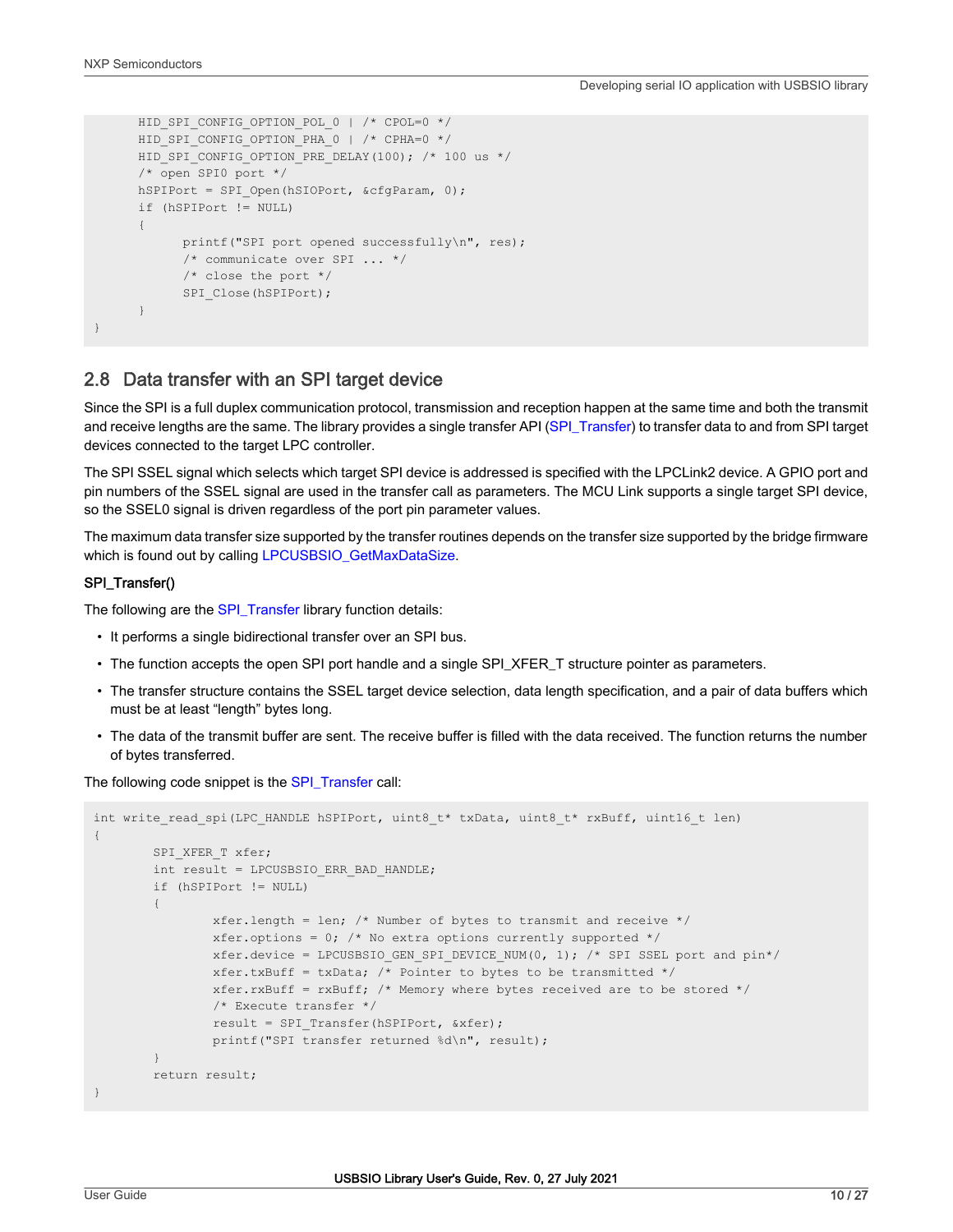# <span id="page-10-0"></span>2.9 Accessing GPIO ports and pins

The USBSIO library provides an API to control GPIO signals of the SIO bridge device either as individual pins or as an entire port group. The ports and pins are identified with respect to the central CPU of the bridge device.

- The LPCLink2 device available on NXP evaluation boards provides one pin at port=0 and pin=15.
- The MCU Link available on NXP evaluation boards provides up to six pins at port=1, pins=[1, 7, 9, 20, 21, 31]. The number of pins provided depends on the particular evaluation board design.
- The MCU Link Pro standalone interface does not provide any GPIO pins.
- Some of the pins used for I2C and SPI communication may also be redefined for a direct GPIO control by calling GPIO\_ConfigIOPin() with a proper argument:
	- Mode value of 0x100 configures a pin for GPIO push-pull function. Use it for SPI pins.
	- Mode value of 0x300 configures a pin for GPIO open-drain function. Use it for I2C pins.
- Hardware bus drivers and optional level shifters define the signal direction. There is a possible signal collision with other SPIs and I2Cs that are on the board.
	- The port and pin identification of communication pins can be found in the related hardware documentation and schematics.
	- SPI.MISO may only be redefined to a GPIO input.
	- SPI.SCK, SSEL, and MOSI may only be redefined as GPIO outputs.
	- I2C.SDA, and SCL may be used as an input or an open-drain output. A pull-up resistor is assembled on the board.
	- When the SPI or I2C communication takes place, the GPIO functionality is de-activated and all related signals return to the original operation mode.

Use [LPCUSBSIO\\_GetNumGPIOPorts](#page-14-0) to determine whether the GPIO functionality is available. When enabled, the returned value is typically higher than 1, because it reflects the total number of GPIO ports of the main bridge CPU. Each port consists of 32 pins. However, only some ports and some pins are usable as GPIO, as mentioned above.

# 2.10 Error propagation

Most APIs return zero or a positive number on success and negative numbers in the case of an error. The error types are defined by the LPCUSBSIO\_ERR\_T enumeration type. The library also provides the [LPCUSBSIO\\_GetLastError](#page-15-0) and [LPCUSBSIO\\_Error](#page-15-0) routines to obtain the last error as a numeric code or as a unicode string.

# 2.11 Deploying LPCUSBSIO applications

# 2.11.1 Microsoft Windows OS

The deployment depends on what library is used to build the final application executable. If the application was linked with a static libusbsio.lib library, the executable contains all required code and it can be deployed standalone. If libusbsio.dll.lib or a different method of dynamic linking is used, then the libusbsio.dll file should be always included with the final executable in the distribution and it should be in the same directory as the executable.

# 2.11.2 Linux OS and macOS

Both static and dynamic libraries are also available for Linux OS and macOS applications. Static linking to libusbsio.a is the preferred way of using the library.

The dynamic linking library is provided mainly for compatibility with the Python wrapper.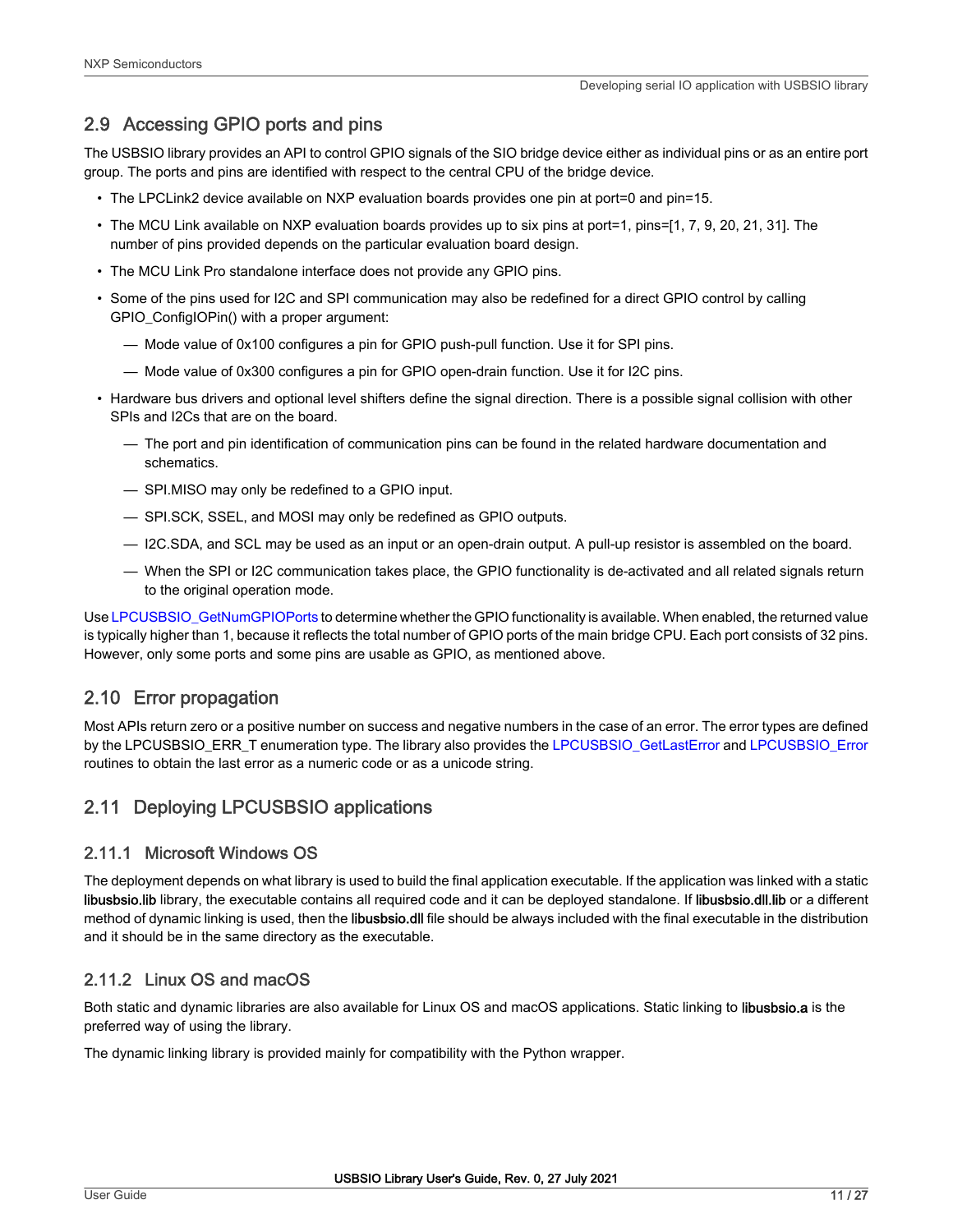# 2.11.3 Python

A Python application may leverage the pip package manager to resolve the dependency on the libusbsio module and install all required files. The Python module contains dynamic linking libraries for all platforms and it loads the correct one automatically as soon as the first instance of the LIBUSBSIO class is created.

The LIBUSBSIO class enables Python scripts to use the whole functionality of the USBSIO library. The class instance wraps the SIO device handle, so its methods do not need to specify the handle again. The class destructor closes the handle automatically. Similarly, the I2C\_Open and SPI\_Open methods return Python class instances, which also wrap the underlying port handles. Many class methods use keyword arguments and arguments with default values, which makes the final Python code well readable.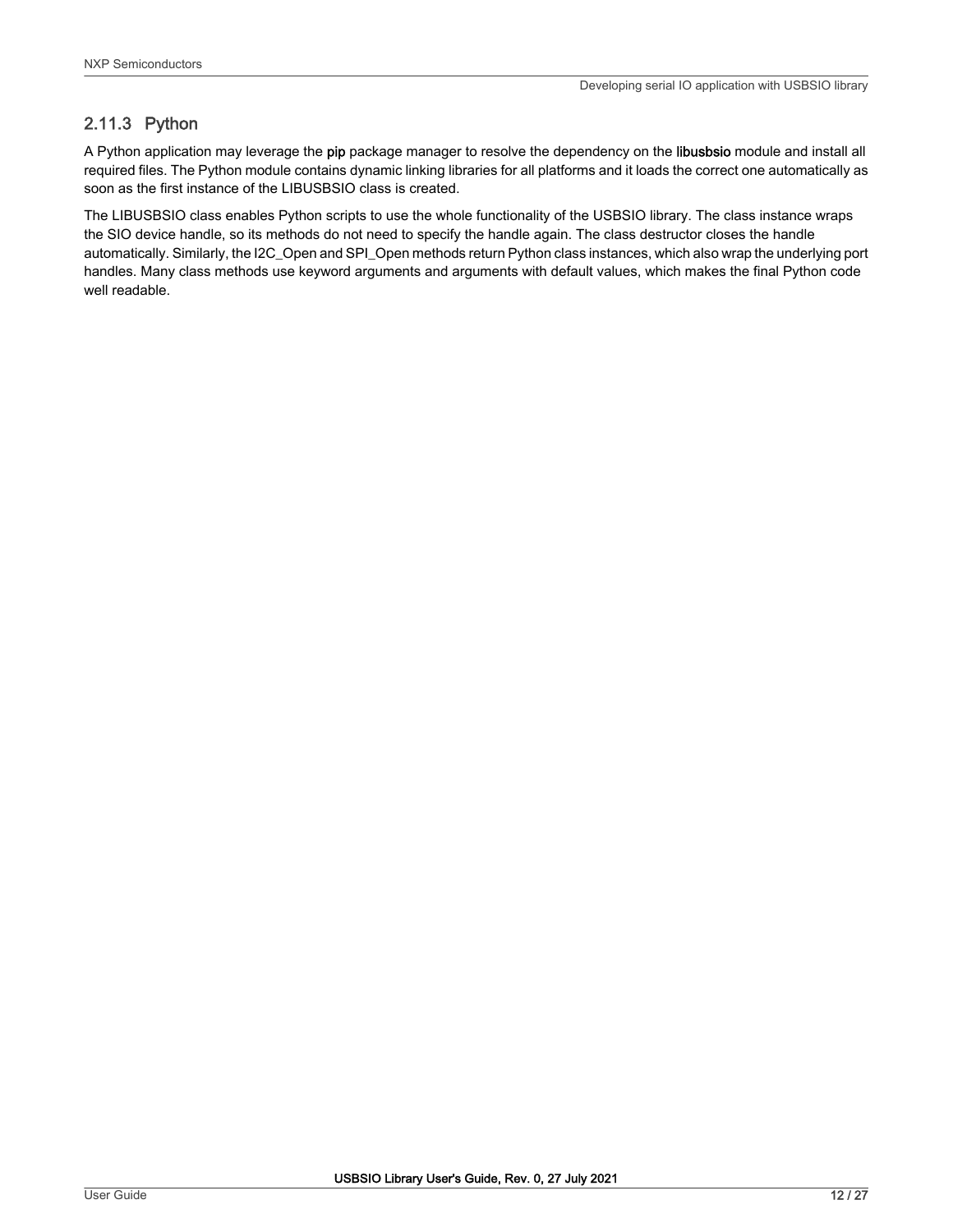# <span id="page-12-0"></span>Chapter 3 Library API reference

# 3.1 General library functions

This section describes the general library functions.

• int32\_t LPCUSBSIO\_GetNumPorts (uint32\_t vid, uint32\_t pid)

gets the number of USBSIO ports implemented by the connected bridge devices.

• LPC\_HANDLE LPCUSBSIO\_Open (uint32\_t index)

opens the indexed Serial IO port.

• int32\_t LPCUSBSIO\_Close (LPC\_HANDLE hUsbSio)

closes the Serial IO port.

- const char\* LPCUSBSIO\_GetVersion (LPC\_HANDLE hUsbSio) gets the version string of the USBSIO library.
- uint32\_t LPCUSBSIO\_GetNumI2CPorts (LPC\_HANDLE hUsbSio)

returns the number of I2C ports supported by the Serial IO device.

• uint32\_t LPCUSBSIO\_GetNumSPIPorts (LPC\_HANDLE hUsbSio)

returns the number of SPI ports supported by the Serial IO device.

• uint32\_t LPCUSBSIO\_GetNumGPIOPorts (LPC\_HANDLE hUsbSio)

returns the number of GPIO ports supported by the Serial IO device.

• uint32\_t LPCUSBSIO\_GetMaxDataSize (LPC\_HANDLE hUsbSio)

returns the maximum number of bytes supported for I2C/SPI transfers by the Serial IO device.

• const wchar\_t\* LPCUSBSIO\_Error (LPC\_HANDLE hUsbSio)

gets a string describing the last error that occurred.

• int32\_t LPCUSBSIO\_GetLastError (void)

returns the last error seen by the library.

# 3.1.1 LPCUSBSIO\_GetNumPorts

## **Prototype**

int32 t LPCUSBSIO GetNumPorts (uint32 t vid, uint32 t pid)

#### **Parameters**

- vid … USB Vendor ID (VID)
- pid ... USB Product ID (PID)

#### Return

The number of SIO ports implemented by one or more USB SIO bridge devices specified by the VID and PID identification values.

## Remarks

This function enumerates the USB bus and searches for the USBSIO devices specified by the VID and PID pairs. The following VID and PID pairs are currently supported: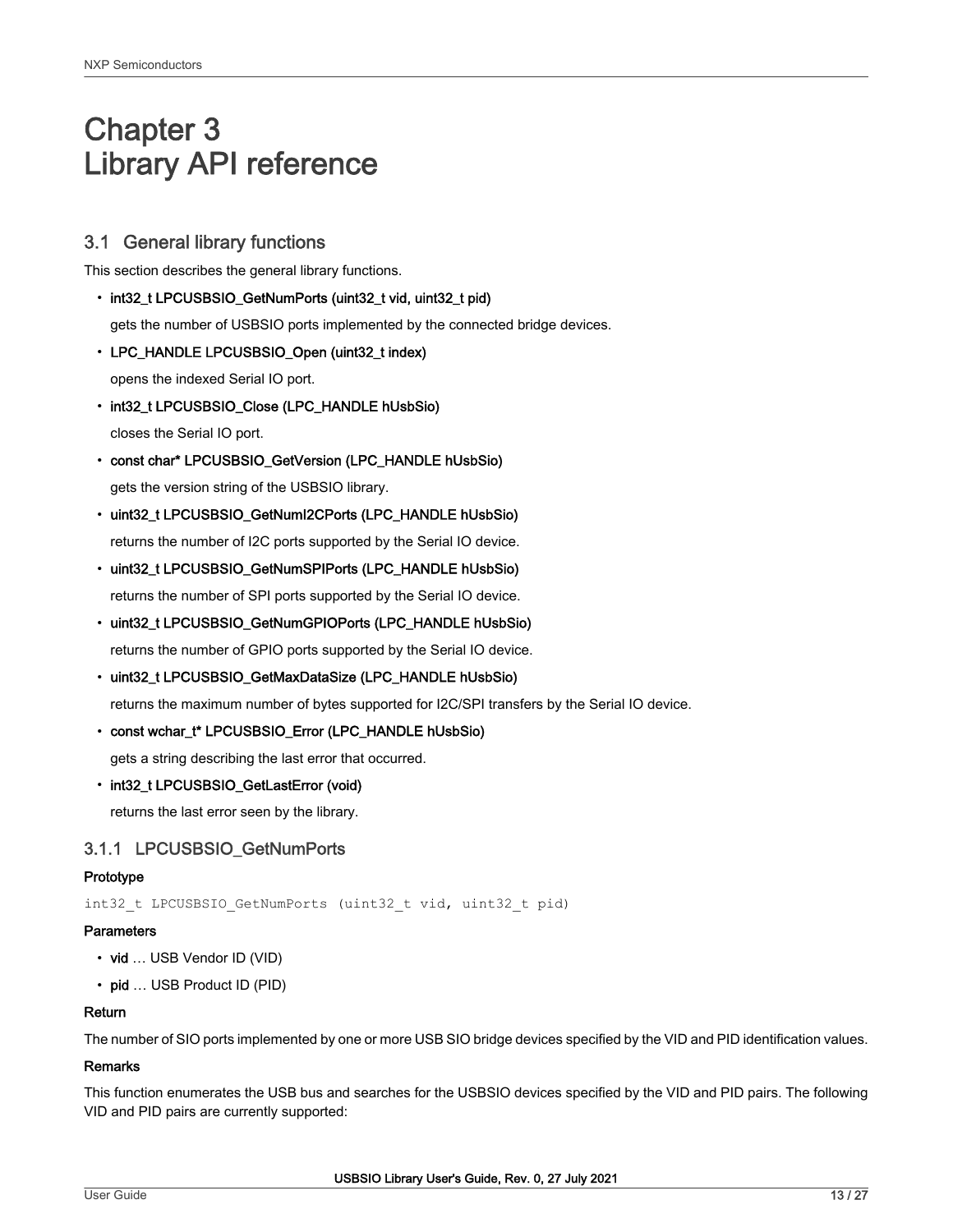- <span id="page-13-0"></span>• LPCLink2: VID=0x1FC9, PID=0x0090
- MCULink: VID=0x1FC9, PID=0x0143

This function also performs an internal device list initialization, so it must be called before opening any SIO port, even if the VID, PID, and SIO device indexes are known.

# 3.1.2 LPCUSBSIO\_Open

## Prototype

LPC HANDLE LPCUSBSIO Open (uint32 t index)

## **Parameters**

• index ... index of SIO port device to open

## Return

The handle of the SIO port.

## Remarks

Call this function after enumerating the bridge devices by the [LPCUSBSIO\\_GetNumPorts](#page-12-0) function. This function opens the specified SIO port by a numeric index.

# 3.1.3 LPCUSBSIO\_Close

## Prototype

int32\_t LPCUSBSIO\_Close (LPC\_HANDLE hUsbSio)

## **Parameters**

```
• hUsbSio ... SIO port handle returned by LPCUSBSIO_Open
```
## Return

Zero if successful, error codes are defined in the LPCUSBSIO\_ERR\_T enumeration.

## Remarks

Always close a serial IO port handle when it is no longer needed.

# 3.1.4 LPCUSBSIO\_GetVersion

## Prototype

```
const char* LPCUSBSIO_GetVersion (LPC_HANDLE hUsbSio)
```
## **Parameters**

• hUsbSio ... SIO port handle returned by LPCUSBSIO\_Open

## Return

Version string which consists of the USBSIO library version and a bridge device firmware version separated by a slash.

## Remarks

Get the version string of the USBSIO library and the bridge device firmware.

# 3.1.5 LPCUSBSIO\_GetNumI2CPorts

# Prototype

uint32 t LPCUSBSIO GetNumI2CPorts (LPC HANDLE hUsbSio)

## **Parameters**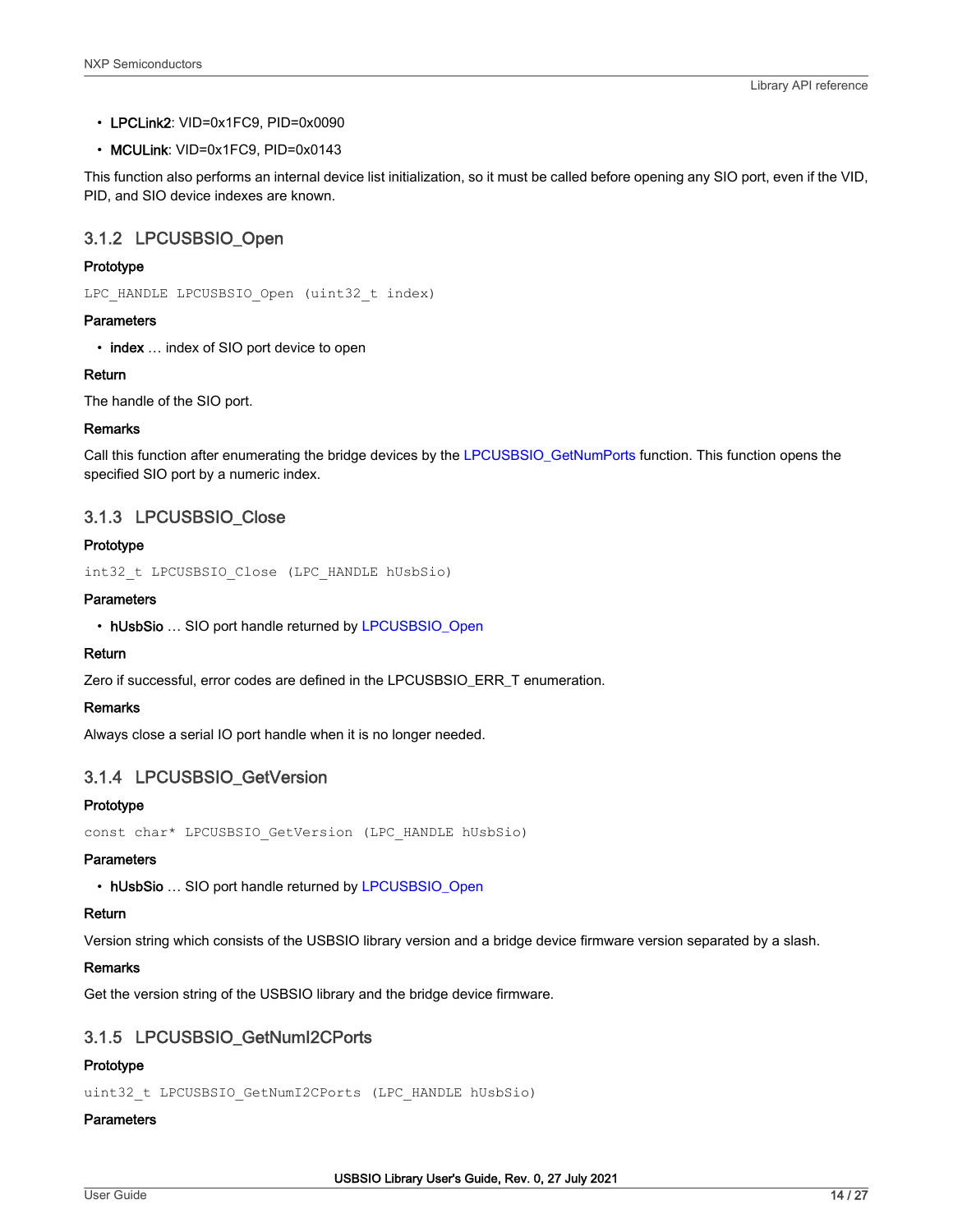<span id="page-14-0"></span>• hUsbSio ... SIO port handle returned by [LPCUSBSIO\\_Open](#page-13-0)

## Return

The number of available I2C ports.

## Remarks

Use the I2C Open call to open one of the available I2C ports.

## 3.1.6 LPCUSBSIO\_GetNumSPIPorts

## Prototype

uint32 t LPCUSBSIO GetNumSPIPorts (LPC HANDLE hUsbSio)

## **Parameters**

• hUsbSio ... SIO port handle returned by [LPCUSBSIO\\_Open](#page-13-0)

## Return

The number of the available SPI ports.

#### Remarks

Use the [SPI\\_Open](#page-18-0) call to open one of the available SPI ports.

# 3.1.7 LPCUSBSIO\_GetNumGPIOPorts

## Prototype

uint32 t LPCUSBSIO GetNumGPIOPorts (LPC HANDLE hUsbSio)

## **Parameters**

• hUsbSio ... SIO port handle returned by [LPCUSBSIO\\_Open](#page-13-0)

## Return

The number of the available GPIO ports.

#### Remarks

Returns the number of GPIO ports supported by the Serial IO device. Not all GPIO ports are available for the input or output on the bridge device pins. The returned value reflects the total number of GPIO ports, but there are typically just a few pins of a single GPIO port available externally.See [Accessing GPIO Ports and Pins](#page-10-0) for more information about the GPIO ports and pins.

## 3.1.8 LPCUSBSIO\_GetMaxDataSize

## Prototype

uint32 t LPCUSBSIO GetMaxDataSize (LPC HANDLE hUsbSio)

#### **Parameters**

• hUsbSio ... SIO port handle returned by [LPCUSBSIO\\_Open](#page-13-0)

## Return

The maximum size of one SPI or I2C data transfer made by a single library call.

#### Remarks

The return value is 1024 bytes in all currently known implementations. Because the USB HID report size is 64 bytes, larger transfers are split into multiple USB frames. When the data is transferred to the bridge device, it performs the SPI or I2C transfer and returns the result code and any data read. The response may be also split into multiple USB frames for large data. The data integrity is assured by the USBSIO library.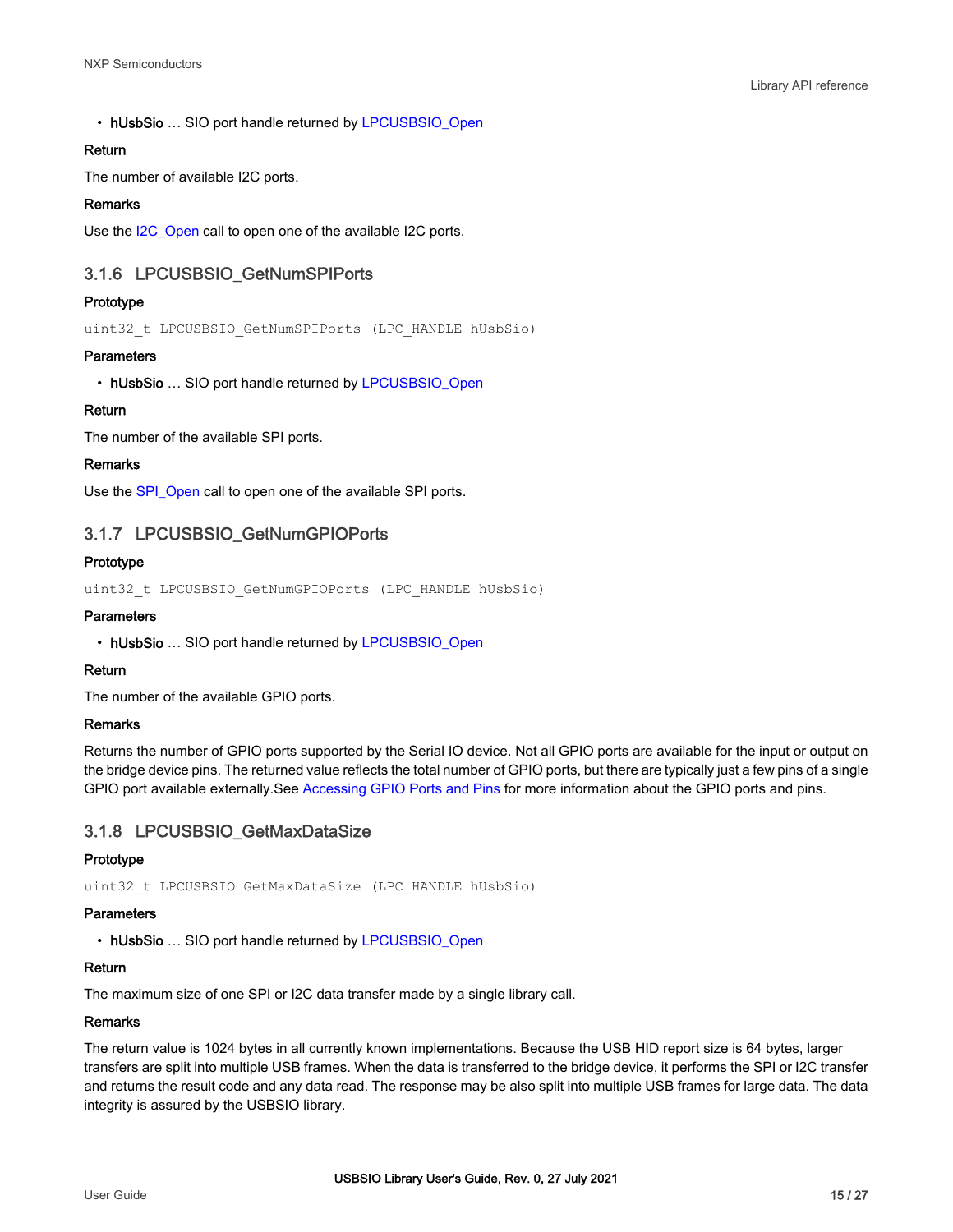# <span id="page-15-0"></span>3.1.9 LPCUSBSIO\_Error

## Prototype

const wchar\_t\* LPCUSBSIO\_Error (LPC\_HANDLE hUsbSio)

## **Parameters**

• hUsbSio ... SIO port handle returned by [LPCUSBSIO\\_Open](#page-13-0)

## Return

A wide character string with the last error description.

## Remarks

An empty string is returned when no error has occurred.

# 3.1.10 LPCUSBSIO\_GetLastError

## Prototype

LPCUSBSIO API int32 t LPCUSBSIO GetLastError (void)

## **Parameters**

• hUsbSio ... SIO port handle returned by [LPCUSBSIO\\_Open](#page-13-0)

## Return

Zero if the last operation was successful. All error codes are defined in the LPCUSBSIO\_ERR\_T enumeration.

# 3.2 I2C communication functions

This section describes the functions used for the I2C communication.

• LPC\_HANDLE I2C\_Open (LPC\_HANDLE hUsbSio, I2C\_PORTCONFIG\_T config, uint8\_t portNum)

initializes an I2C port.

• int32\_t I2C\_Close (LPC\_HANDLE hI2C)

closes an I2C port.

• int32\_t I2C\_Reset (LPC\_HANDLE hI2C)

resets an I2C controller.

• int32\_t I2C\_DeviceRead (LPC\_HANDLE hI2C, uint8\_t deviceAddress, uint8\_t \*buffer, uint16\_t sizeToTransfer, uint8\_t options)

reads from an addressed I2C target device.

• int32\_t I2C\_DeviceWrite (LPC\_HANDLE hI2C, uint8\_t deviceAddress, uint8\_t \*buffer,

## uint16\_t sizeToTransfer, uint8\_t options)

writes to the addressed I2C target device.

• int32\_t I2C\_FastXfer (LPC\_HANDLE hI2C, I2C\_FAST\_XFER\_T \*xfer)

transmits and receives the data in the I2C master mode.

## 3.2.1 I2C\_Open

#### Prototype

LPC HANDLE I2C Open (LPC HANDLE hUsbSio, I2C PORTCONFIG T config, uint8 t portNum)

#### **Parameters**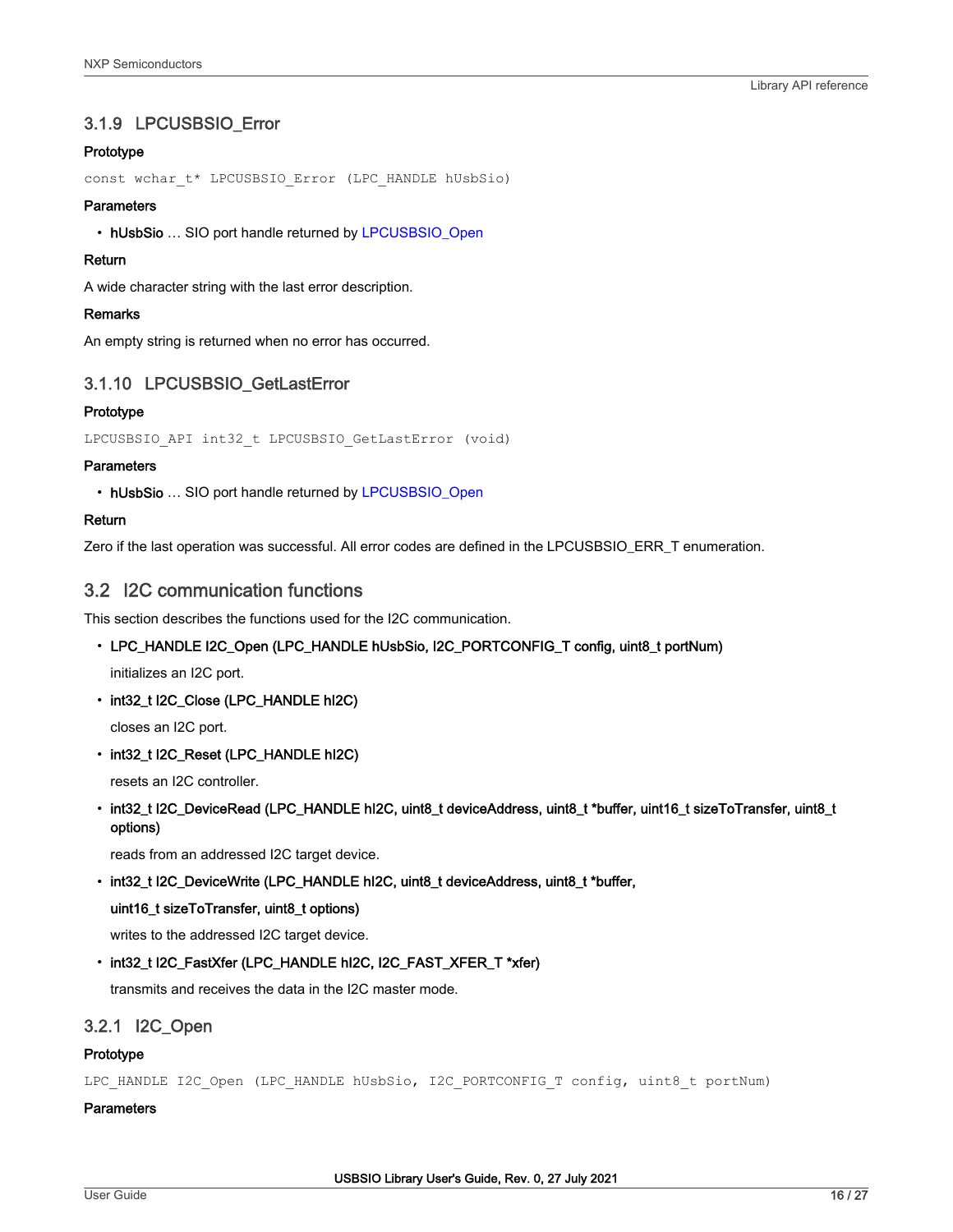- <span id="page-16-0"></span>• hUsbSio ... SIO port handle returned by [LPCUSBSIO\\_Open](#page-13-0)
- config ... Pointer to the I2C configuration structure
- portNum ... I2C port number in the limit defined by [LPCUSBSIO\\_GetNumI2CPorts](#page-13-0)

#### I2C\_PORTCONFIG\_T structure

- ClockRate … I2C bus clock rate. Use one of the constants pre-defined in the I2C\_ClockRate\_t enumeration:
	- I2C\_CLOCK\_STANDARD\_MODE … 100 kbit/s
	- I2C\_CLOCK\_FAST\_MODE … 400 kbit/s
	- I2C\_CLOCK\_FAST\_MODE\_PLUS … 1 Mbit/s
- Options... additional configuration options. Currently unused.

#### Return

I2C port handle when successful. NULL in case of an error.

## **Remarks**

The handle returned by this function is used in all subsequent calls to any I2C functions when accessing this I2C port.

## 3.2.2 I2C\_Close

#### Prototype

int32\_t I2C\_Close (LPC\_HANDLE hI2C)

## **Parameters**

• hI2C ... I2C port handle returned by [I2C\\_Open](#page-15-0)

#### Return

Zero if successful. The error codes are defined in the LPCUSBSIO\_ERR\_T enumeration.

#### Remarks

Always close an I2C port handle when it is no longer needed

## 3.2.3 I2C\_Reset

#### Prototype

int32\_t I2C\_Reset (LPC\_HANDLE hI2C)

#### **Parameters**

• hI2C ... I2C port handle returned by I2C Open

#### Return

Zero if successful. The error codes are defined in the LPCUSBSIO\_ERR\_T enumeration.

#### Remarks

Reset the I2C controller. Use this function when the communication gets stuck or when the target nodes become unresponsive.

## 3.2.4 I2C\_DeviceRead

#### Prototype

```
int32_t I2C_DeviceRead (LPC_HANDLE hI2C, uint8_t deviceAddress, uint8_t *buffer,
```
uint16 t sizeToTransfer, uint8 t options)

#### **Parameters**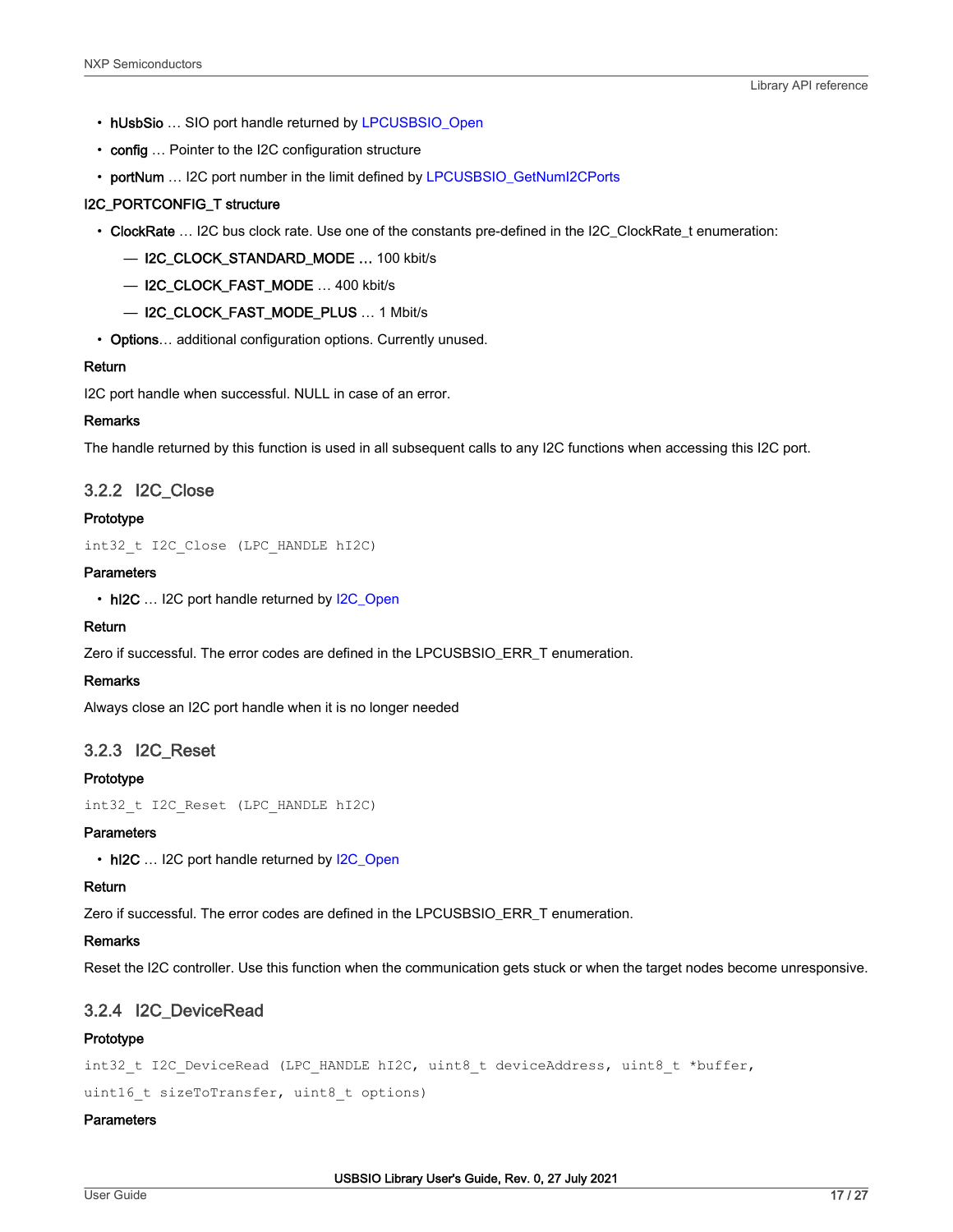- <span id="page-17-0"></span>• hI2C ... I2C port handle returned by [I2C\\_Open](#page-15-0)
- deviceAddress ... 7-bit value of the target device address
- buffer ... pointer to the memory buffer that receives the data
- sizeToTransfer ... number of bytes to read
- options ... additional option flags

#### Return

The number of bytes read from the I2C target device.

#### Remarks

Perform a uni-directional I2C read operation. For more information about uni-directional and bidirectional I2C operations, see [Reading and Writing to I2C slave device](#page-6-0). The last version of the USBSIO library does not support the communication options.

## 3.2.5 I2C\_DeviceWrite

#### Prototype

```
int32 t I2C DeviceWrite (LPC HANDLE hI2C, uint8 t deviceAddress, uint8 t *buffer,
```
uint16 t sizeToTransfer, uint8 t options)

#### **Parameters**

- hI2C ... I2C port handle returned by [I2C\\_Open](#page-15-0)
- deviceAddress … 7-bit value of the target device address
- buffer ... pointer to the data to be transmitted
- sizeToTransfer ... number of bytes to write
- options ... additional option flags

#### Return

Number of bytes written to the I2C target device.

#### Remarks

Perform a uni-directional I2C write operation. For more information about uni-directional and bidirectional I2C operations, see [Reading and Writing to I2C slave device](#page-6-0). The last version of the USBSIO library does not support the communication options.

## 3.2.6 I2C\_FastXfer

#### **Prototype**

int32 t I2C FastXfer (LPC HANDLE hI2C, I2C FAST XFER T \*xfer)

#### **Parameters**

- hI2C ... I2C port handle returned by [I2C\\_Open](#page-15-0)
- xfer ... the transfer structure containing the target address memory buffer pointers and sizes

#### I2C\_FAST\_XFER\_T structure

- slaveAddr ... 7-bit value of the target device address
- txSz ... number of bytes prepared in the txBuff buffer to write to the I2C target device
- rxSz ... size of the rxBuff buffer to receive the characters read from the I2C target device
- txBuff ... bytes to write
- rxBuff ... receive data buffer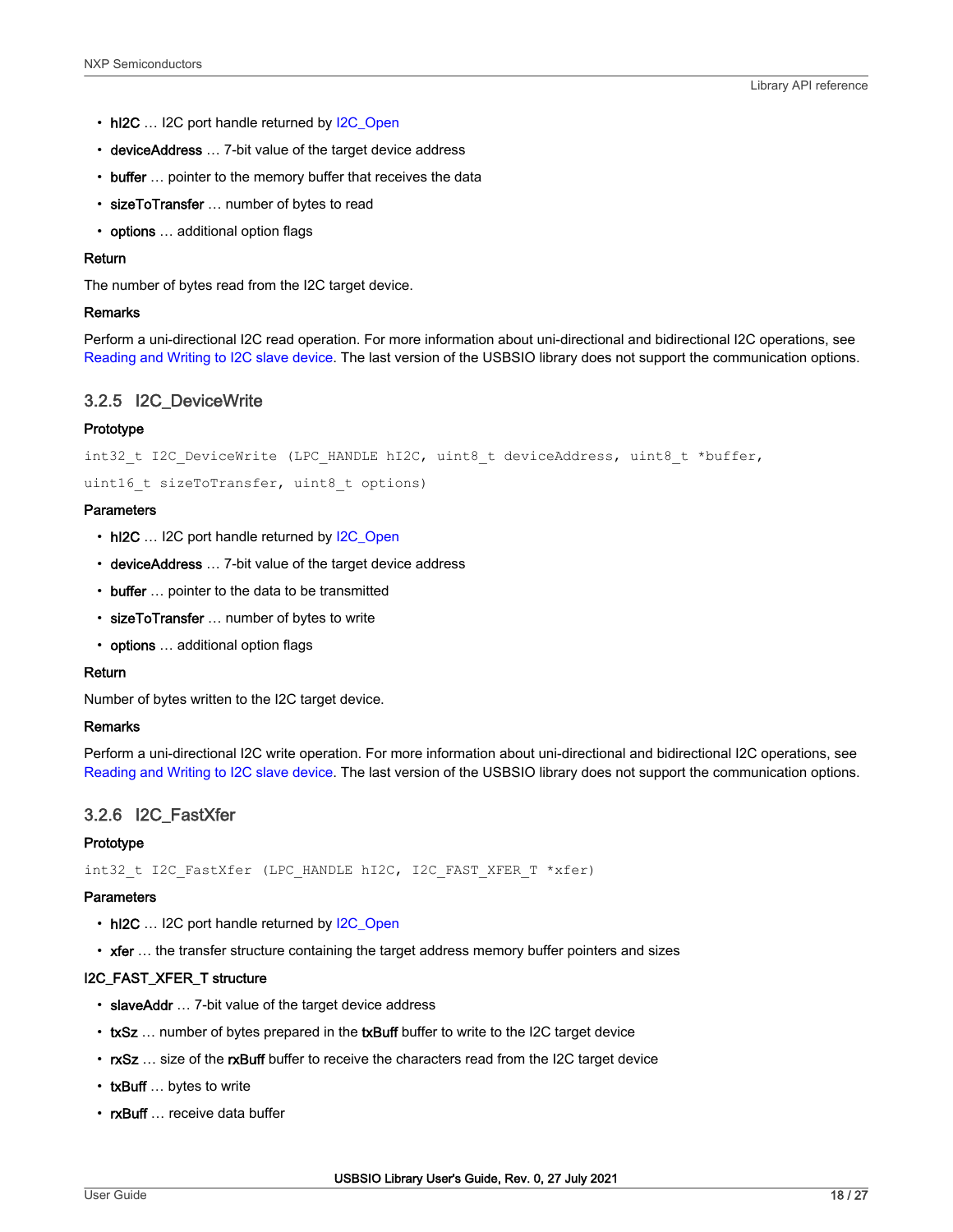<span id="page-18-0"></span>• options ... additional transfer option flags, currently unused

## Return

Negative status code in case of a failure.

#### Remarks

Perform a bidirectional I2C write and read transaction without releasing the I2C bus. For more information about uni-directional and bidirectional I2C operations, see [Reading and Writing to I2C slave device.](#page-6-0) The last version of the USBSIO library does not support the communication options.

# 3.3 SPI communication functions

This section describes the functions used for the I2C communication.

• LPC\_HANDLE SPI\_Open (LPC\_HANDLE hUsbSio, SPI\_PORTCONFIG\_T \*config, uint8\_t portNum)

initializes an SPI port.

• int32\_t SPI\_Close (LPC\_HANDLE hSPI)

closes an SPI port.

• int32\_t SPI\_Reset (LPC\_HANDLE hSPI)

resets an SPI controller.

• int32\_t SPI\_Transfer (LPC\_HANDLE hSPI, SPI\_XFER\_T \*xfer)

transmits and receives the data in the SPI master mode.

## 3.3.1 SPI\_Open

#### Prototype

LPC\_HANDLE SPI\_Open (LPC\_HANDLE hUsbSio, SPI\_PORTCONFIG\_T \*config, uint8\_t portNum)

## **Parameters**

- hUsbSio ... SIO port handle returned by [LPCUSBSIO\\_Open](#page-13-0)
- config ... pointer to the SPI configuration structure
- portNum ... SPI port number in the limit defined by [LPCUSBSIO\\_GetNumSPIPorts](#page-14-0)

#### SPI\_PORTCONFIG\_T structure

- busSpeed … SPI clock rate. Use an unsigned long integer specifying the clock frequency. A typical value is 1000000UL for 1 Mbit/s.
- Options… additional configuration options. Use a bitwise OR combination of the following constants:
	- SPI\_CONFIG\_OPTION\_POL\_0 / SPI\_CONFIG\_OPTION\_POL\_1 … clock polarity low/high
	- SPI\_CONFIG\_OPTION\_PHA\_0 / SPI\_CONFIG\_OPTION\_PHA\_1 … clock phase
	- SPI\_CONFIG\_OPTION\_DATA\_SIZE\_8 or \_16 … data size in bits
	- SPI\_CONFIG\_OPTION\_PRE\_DELAY(x) … 0-255 micro seconds of data delay after the SSEL assertion
	- SPI\_CONFIG\_OPTION\_POST\_DELAY(x) … 0-255 micro seconds of SSEL de-assertion after the end of data transfer

## Return

SPI port handle when successful. NULL in case of an error.

### **Remarks**

The handle returned by this function is used in all subsequent calls to any SPI functions when accessing this SPI port.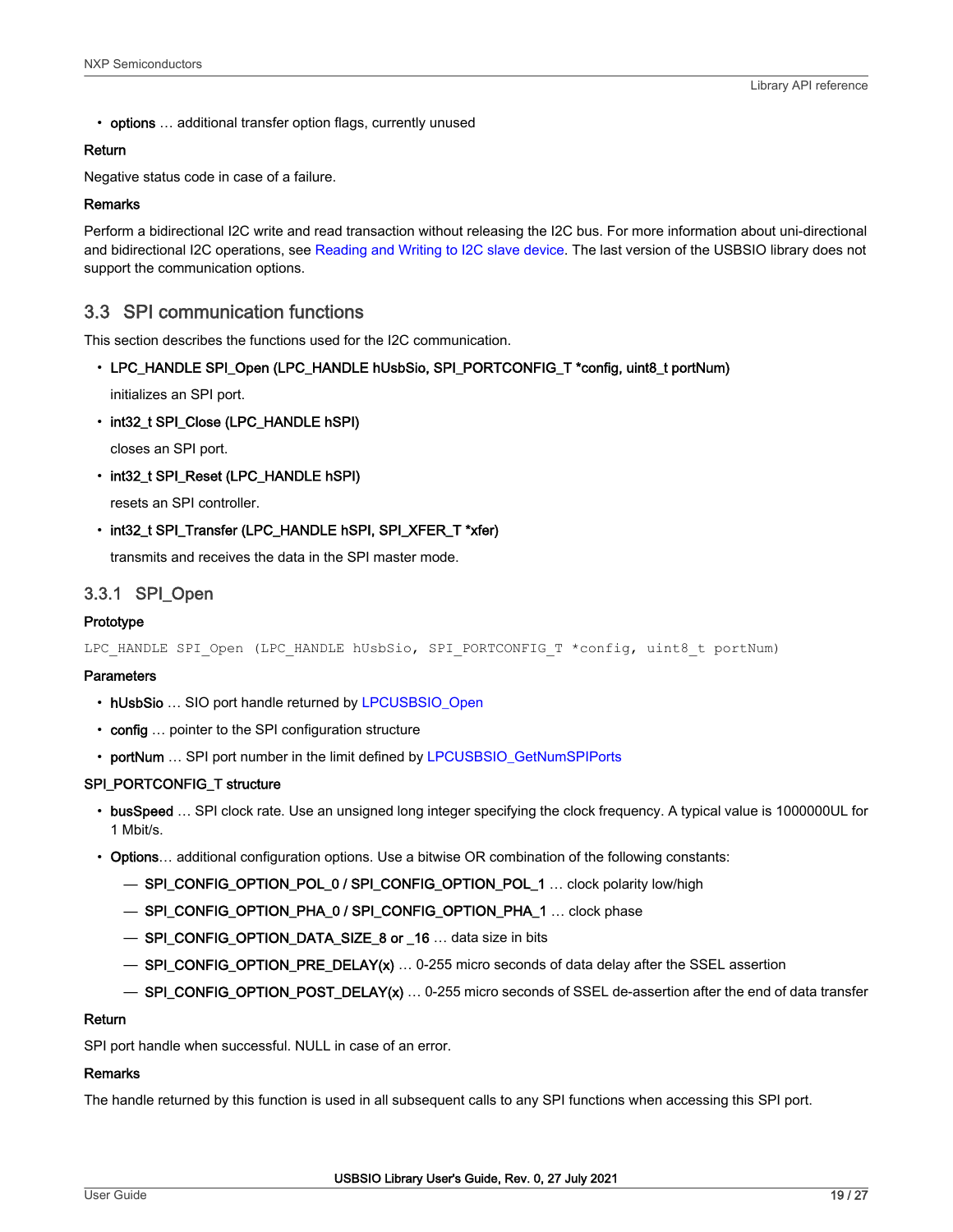# <span id="page-19-0"></span>3.3.2 SPI\_Close

## Prototype

int32\_t SPI\_Close (LPC\_HANDLE hSPI)

## **Parameters**

• hSPI ... SPI port handle returned by [SPI\\_Open](#page-18-0)

## Return

Zero if successful. The error codes are defined in the LPCUSBSIO\_ERR\_T enumeration.

## **Remarks**

Always close an SPI port handle when it is no longer needed.

## 3.3.3 SPI\_Reset

## Prototype

int32\_t SPI\_Reset (LPC\_HANDLE hSPI)

#### **Parameters**

• hSPI ... SPI port handle returned by [SPI\\_Open](#page-18-0)

## Return

Zero if successful. The error codes are defined in the LPCUSBSIO\_ERR\_T enumeration.

## Remarks

Reset the SPI controller.

## 3.3.4 SPI\_Transfer

#### Prototype

int32\_t SPI\_Transfer (LPC\_HANDLE hSPI, SPI\_XFER\_T \*xfer)

### **Parameters**

- hSPI ... SPI port handle returned by [SPI\\_Open](#page-18-0)
- xfer ... transfer structure containing the target address memory buffer pointers and sizes

## SPI\_XFER\_T structure

- device ... index SSEL signal activated during the transmission
- length ... number of bytes to transmit and receive
- txBuff ... bytes to be transmitted
- rxBuff ... receive data buffer
- options … additional transfer option flags, currently unused

## Return

The number of bytes physically transferred. Negative status code in case of a failure.

#### Remarks

Perform a bidirectional SPI transaction. For more information about SPI data transfers, see [Data transfer with a SPI target device](#page-9-0). The last version of the USBSIO library does not support the communication options.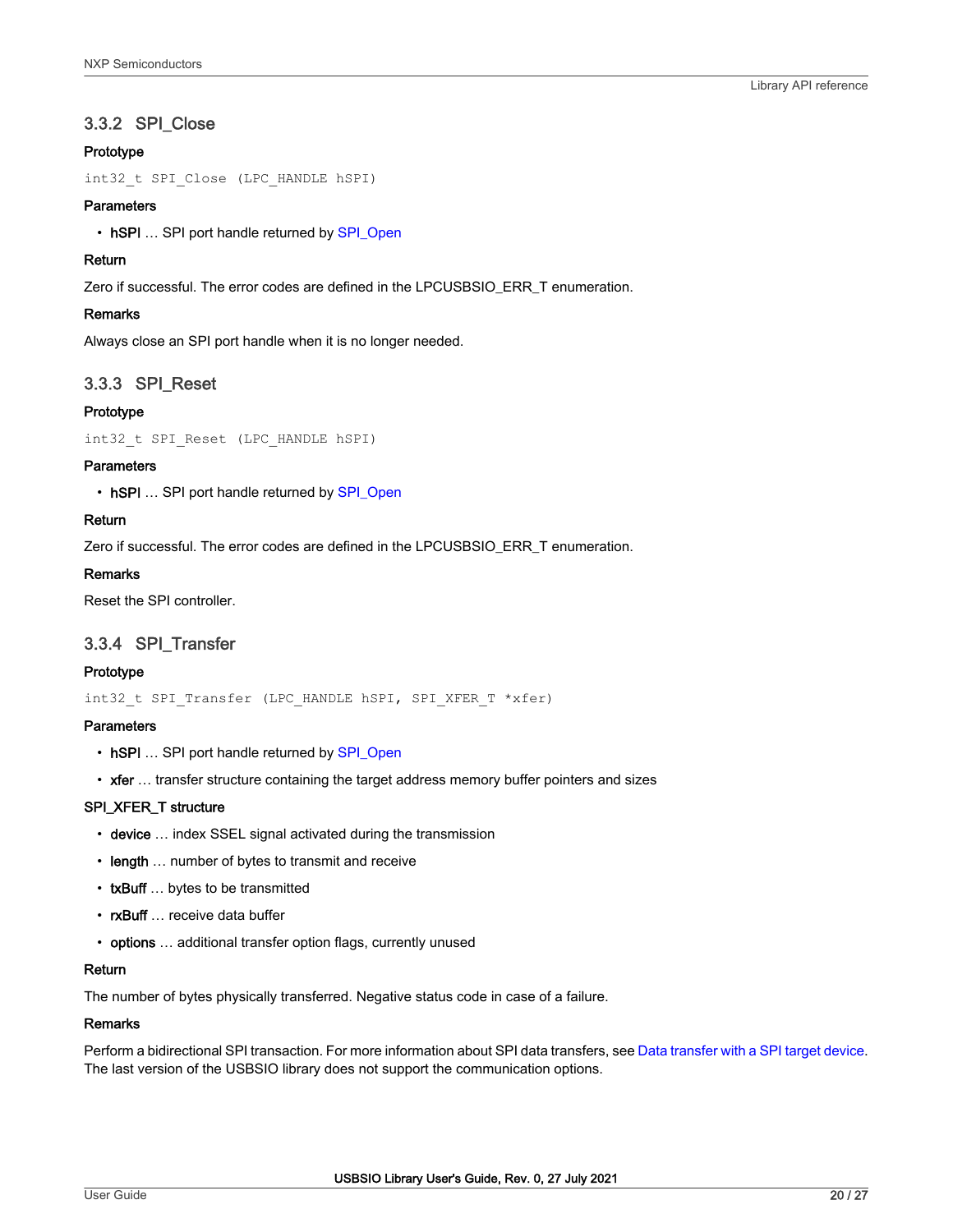# 3.4 GPIO configuration and control functions

This section describes the functions used for the GPIO port and pin control.

• int32\_t GPIO\_ReadPort (LPC\_HANDLE hUsbSio, uint8\_t port, uint32\_t \*status)

reads a GPIO port.

- int32\_t GPIO\_WritePort (LPC\_HANDLE hUsbSio, uint8\_t port, uint32\_t \*status) writes to a GPIO port.
- int32\_t GPIO\_SetPort (LPC\_HANDLE hUsbSio, uint8\_t port, uint32\_t pins) sets the GPIO port bits.
- int32\_t GPIO\_ClearPort (LPC\_HANDLE hUsbSio, uint8\_t port, uint32\_t pins) clears the GPIO port bits.
- int32\_t GPIO\_GetPortDir (LPC\_HANDLE hUsbSio, uint8\_t port, uint32\_t \*pins) reads the GPIO port direction bits.
- int32\_t GPIO\_SetPortOutDir (LPC\_HANDLE hUsbSio, uint8\_t port, uint32\_t pins) sets the GPIO port pins direction to output.
- int32\_t GPIO\_SetPortInDir (LPC\_HANDLE hUsbSio, uint8\_t port, uint32\_t pins) sets the GPIO port pins direction to input.
- int32\_t GPIO\_SetPin (LPC\_HANDLE hUsbSio, uint8\_t port, uint8\_t pin) sets a specific GPIO port pin value to high.
- int32\_t GPIO\_GetPin (LPC\_HANDLE hUsbSio, uint8\_t port, uint8\_t pin) reads the state of a specific GPIO port pin.
- int32\_t GPIO\_ClearPin (LPC\_HANDLE hUsbSio, uint8\_t port, uint8\_t pin) clears a specific GPIO port pin.
- int32\_t GPIO\_TogglePin (LPC\_HANDLE hUsbSio, uint8\_t port, uint8\_t pin) toggles the state of a specific GPIO port pin.
- int32\_t GPIO\_ConfigIOPin (LPC\_HANDLE hUsbSio, uint8\_t port, uint8\_t pin, uint32\_t mode) configures the IO mode for a specific GPIO port pin.

# 3.4.1 GPIO\_ReadPort

## Prototype

int32 t GPIO ReadPort (LPC HANDLE hUsbSio, uint8 t port, uint32 t \*status)

#### **Parameters**

- hUsbSio ... SIO port handle returned by [LPCUSBSIO\\_Open](#page-13-0)
- port ... GPIO port number
- status … pointer to a variable that receives the GPIO port value

#### Return

Number of bytes physically transferred. In this case, it is equal to 4 when successful. Negative status code in case of a failure.

#### Remarks

Read the GPIO port. Use the status variable to return the state of all port pins as a single 32-bit value.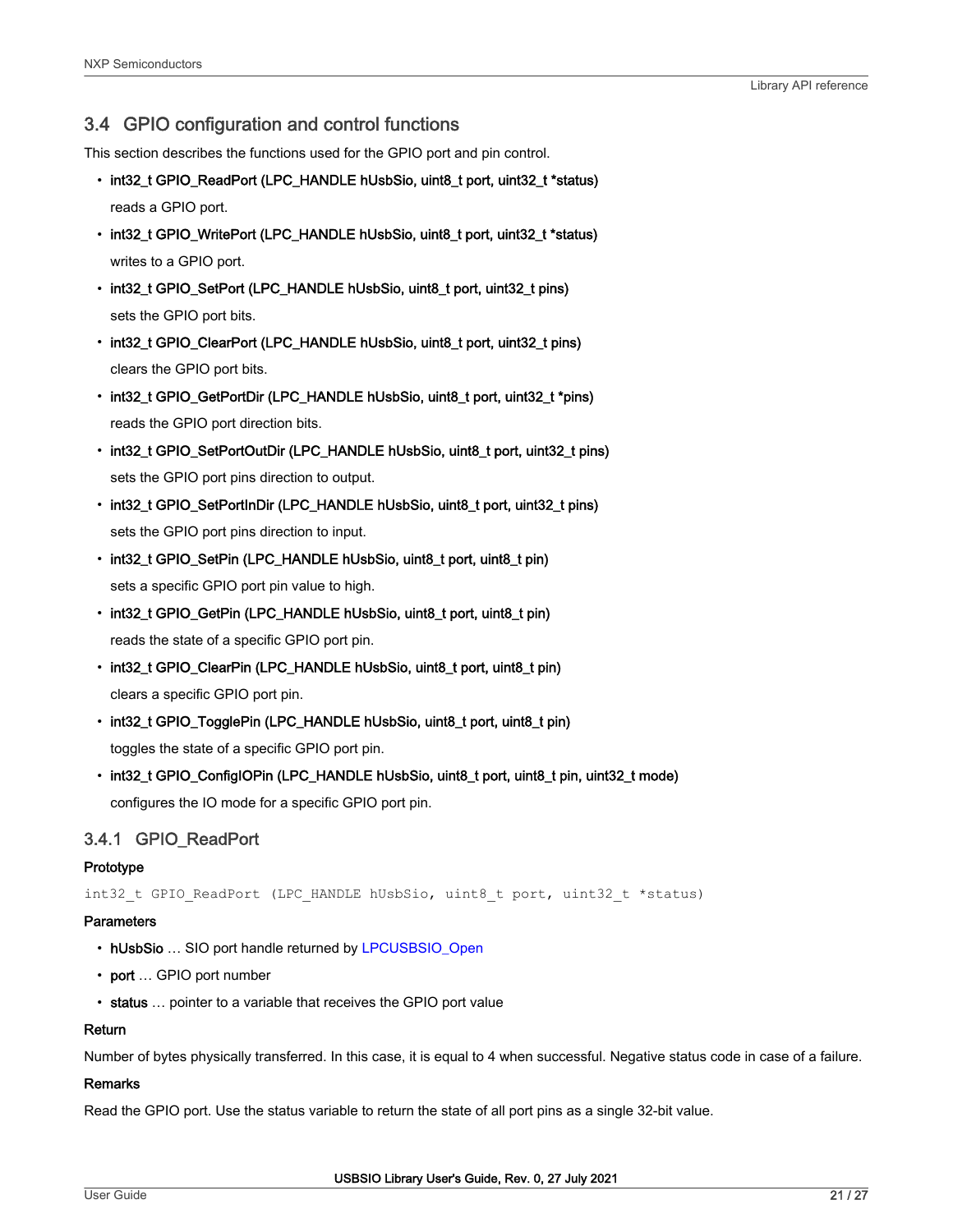# 3.4.2 GPIO\_WritePort

## Prototype

```
int32 t GPIO WritePort (LPC HANDLE hUsbSio, uint8 t port, uint32 t *status)
```
## **Parameters**

- hUsbSio … SIO port handle returned by [LPCUSBSIO\\_Open](#page-13-0)
- port ... GPIO port number
- status … pointer to a variable which contains the GPIO port value to be written. This variable is updated with the new port value after it is updated.

## Return

The number of bytes physically transferred. In this case, it is equal to 4 when successful. Negative status code in case of a failure.

## Remarks

Write the GPIO port and update the state of all port pins configured as output. Use the status variable to return the new state of all port pins as a single 32-bit value.

# 3.4.3 GPIO\_SetPort

## Prototype

int32\_t GPIO\_SetPort (LPC\_HANDLE hUsbSio, uint8\_t port, uint32\_t pins)

## **Parameters**

- hUsbSio … SIO port handle returned by [LPCUSBSIO\\_Open](#page-13-0)
- port ... GPIO port number
- pins ... mask of pins to set to a logical high state

## Return

The number of bytes physically transferred. In this case, it is equal to 4 when successful. Negative status code in case of a failure.

## Remarks

Set all pins that match the bits set in the mask value to a high logical state. Other pins are not modified.

# 3.4.4 GPIO\_ClearPort

## Prototype

int32 t GPIO ClearPort (LPC HANDLE hUsbSio, uint8 t port, uint32 t pins)

#### **Parameters**

- hUsbSio … SIO port handle returned by [LPCUSBSIO\\_Open](#page-13-0)
- port ... GPIO port number
- pins ... mask of pins to clear to a logical low state

## Return

The number of bytes physically transferred. In this case, it is equal to 4 when successful. Negative status code in case of a failure.

## Remarks

Clear all pins that match the bits set in the mask value to a low logical state. The other pins are not modified.

# 3.4.5 GPIO\_GetPortDir

#### Prototype

USBSIO Library User's Guide, Rev. 0, 27 July 2021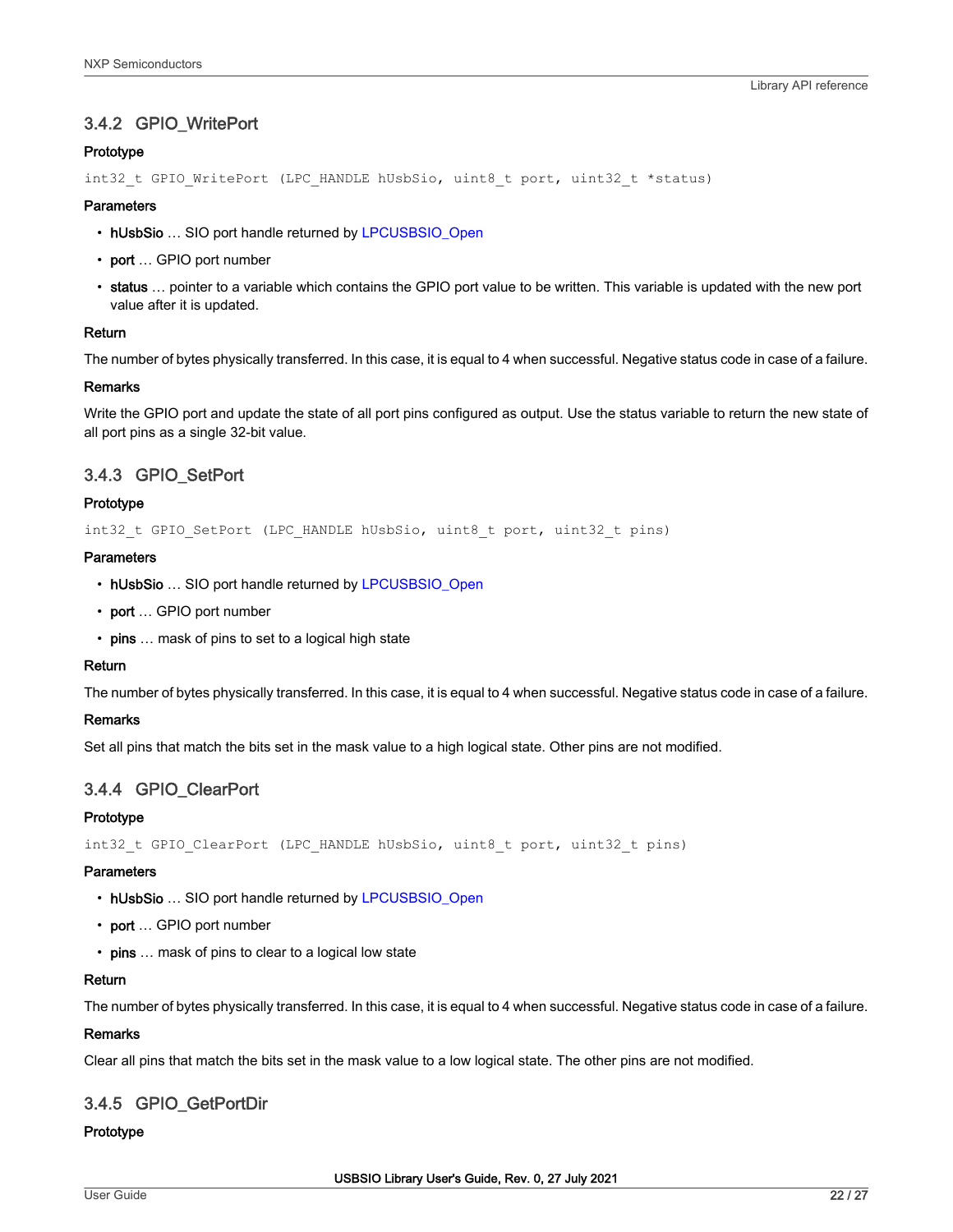int32 t GPIO GetPortDir (LPC HANDLE hUsbSio, uint8 t port, uint32 t \*pins)

#### **Parameters**

- hUsbSio ... SIO port handle returned by [LPCUSBSIO\\_Open](#page-13-0)
- port ... GPIO port number
- pins ... pointer to a variable which receives the pin direction value. The bit set to 0 refers to the input, the bit set to 1 refers to the output direction.

### Return

The number of bytes physically transferred. In this case, it is equal to 4 when successful. Negative status code in case of a failure.

#### Remarks

Use this function to determine the current port input or output direction of all pins.

## 3.4.6 GPIO\_SetPortOutDir

#### Prototype

int32\_t GPIO\_SetPortOutDir (LPC\_HANDLE hUsbSio, uint8\_t port, uint32\_t pins)

#### **Parameters**

- hUsbSio ... SIO port handle returned by [LPCUSBSIO\\_Open](#page-13-0)
- port ... GPIO port number
- pins ... mask of pins to set as output direction

#### Return

The number of bytes physically transferred. In this case, it is equal to 4 when successful. Negative status code in case of a failure.

#### Remarks

Use this function to set the selected pins as the GPIO output. The other pins are not modified.

## 3.4.7 GPIO\_SetPortInDir

#### Prototype

int32\_t GPIO\_SetPortInDir (LPC\_HANDLE hUsbSio, uint8\_t port, uint32\_t pins)

## **Parameters**

- hUsbSio ... SIO port handle returned by [LPCUSBSIO\\_Open](#page-13-0)
- port ... GPIO port number
- pins ... mask of pins to set as input direction

## Return

The number of bytes physically transferred. In this case, it is equal to 4 when successful. Negative status code in case of a failure.

### Remarks

Use this function to set the selected pins as the GPIO input. The other pins are not modified.

## 3.4.8 GPIO\_SetPin

## Prototype

int32 t GPIO SetPin (LPC HANDLE hUsbSio, uint8 t port, uint8 t pin)

## **Parameters**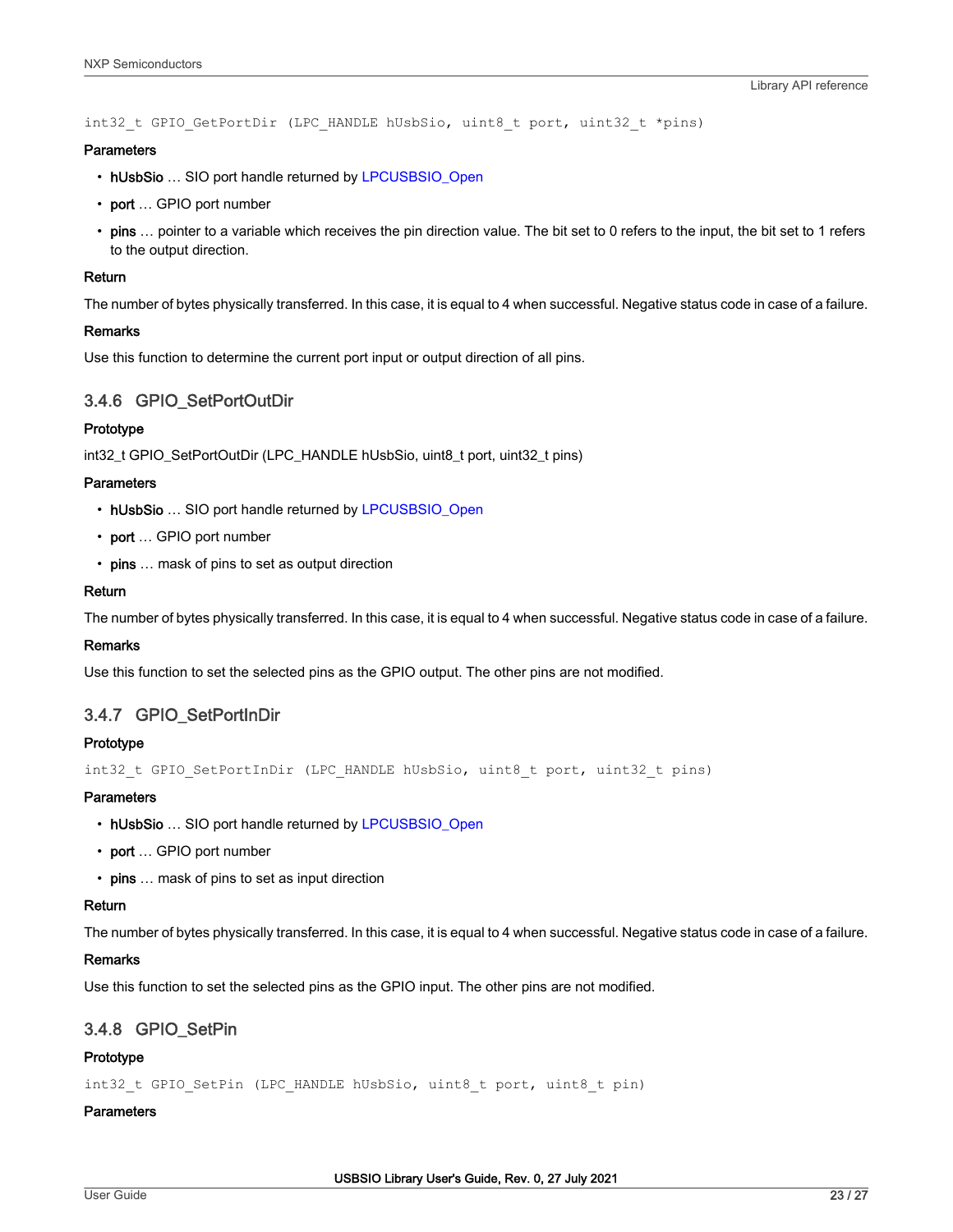- hUsbSio ... SIO port handle returned by [LPCUSBSIO\\_Open](#page-13-0)
- port … GPIO port number
- pin  $\ldots$  index of a pin (0..31) to set

## Return

The number of bytes physically transferred. In this case, it is equal to 4 when successful. Negative status code in case of a failure.

#### Remarks

Use this function to set a single selected pin to a logical high state.

# 3.4.9 GPIO\_ClearPin

## Prototype

int32 t GPIO ClearPin (LPC HANDLE hUsbSio, uint8 t port, uint8 t pin)

## **Parameters**

- hUsbSio … SIO port handle returned by [LPCUSBSIO\\_Open](#page-13-0)
- port ... GPIO port number
- $\cdot$  pin ... index of a pin (0..31) to clear

## Return

Number of bytes physically transferred. In this case, it is equal to 4 when successful. Negative status code in case of a failure.

## Remarks

Use this function to clear a single selected pin to a logical low state.

# 3.4.10 GPIO\_TogglePin

### Prototype

int32 t GPIO TogglePin (LPC HANDLE hUsbSio, uint8 t port, uint8 t pin)

#### **Parameters**

- hUsbSio ... SIO port handle returned by [LPCUSBSIO\\_Open](#page-13-0)
- port … GPIO port number
- pin  $\ldots$  index of a pin (0..31) to toggle

## Return

Number of bytes physically transferred. In this case, it is equal to 4 when successful. Negative status code in case of a failure.

#### Remarks

Use this function to toggle a logical value of a single selected pin.

## 3.4.11 GPIO\_GetPin

#### Prototype

int32 t GPIO GetPin (LPC HANDLE hUsbSio, uint8 t port, uint8 t pin)

#### **Parameters**

- hUsbSio … SIO port handle returned by [LPCUSBSIO\\_Open](#page-13-0)
- port ... GPIO port number
- $\cdot$  pin ... index of a pin (0..31) to get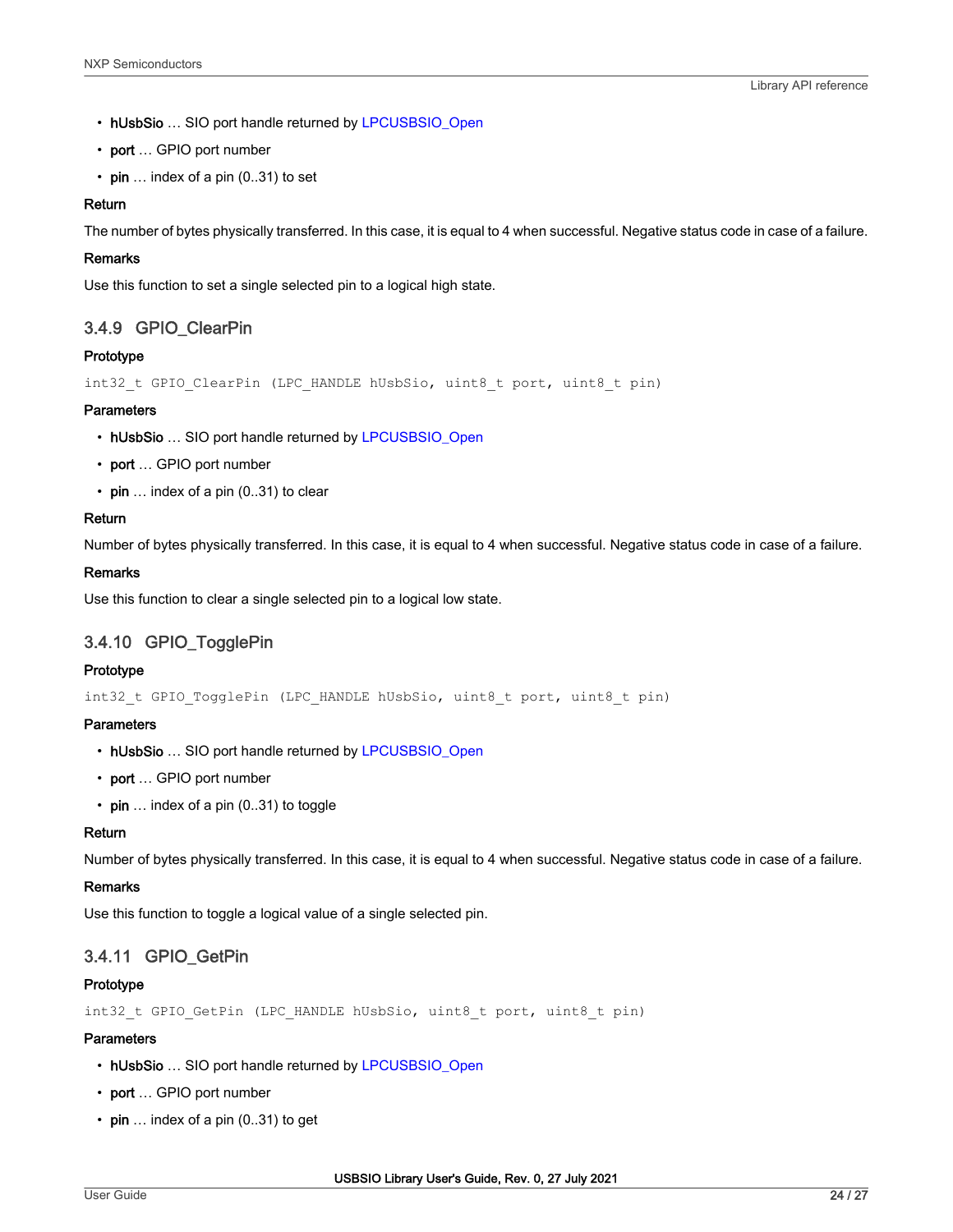## Return

Pin value of 0 or 1. This function does not return an operation error code.

## Remarks

Use this function to read a value of a single selected pin.

# 3.4.12 GPIO\_ConfigIOPin

## Prototype

int32 t GPIO ConfigIOPin (LPC HANDLE hUsbSio, uint8 t port, uint8 t pin, uint32 t mode)

## **Parameters**

- hUsbSio … SIO port handle returned by [LPCUSBSIO\\_Open](#page-13-0)
- port … GPIO port number
- pin ... index of a pin (0..31) to configure
- mode ... pin mode as a PIO register value

## Return

Number of bytes physically transferred. In this case, it is equal to 4 when successful. Negative status code in case of a failure.

## Remarks

This function sets the pin IOCON configuration register (PIO register) to a specified value. This operation enables you to reconfigure the pin function, set the open-drain mode, and enable internal pull-up or pull-down resistors connected to the pin.This is an advanced function and it is not used in typical scenarios. Use it to reconfigure a pin normally used as SPI or I2C to a GPIO function. A value of 0x100 sets the pin to the Digital GPIO mode. A value of 0x300 also enables the open-drain mode, which is needed to work correctly with the I2C bidirectional level shifters.Using a library function that causes an SPI or I2C operation reconfigures all related pins back to the communication mode (MCU Link bridge only).See [Accessing GPIO Ports and Pins](#page-10-0) for more information.

IMPORTANT: Use this function with caution. A wrong mode value may set the pin to an invalid state and lead to physical hardware damage in extreme cases. Always consult the mode change with the board schematic and check for potential hardware conflicts.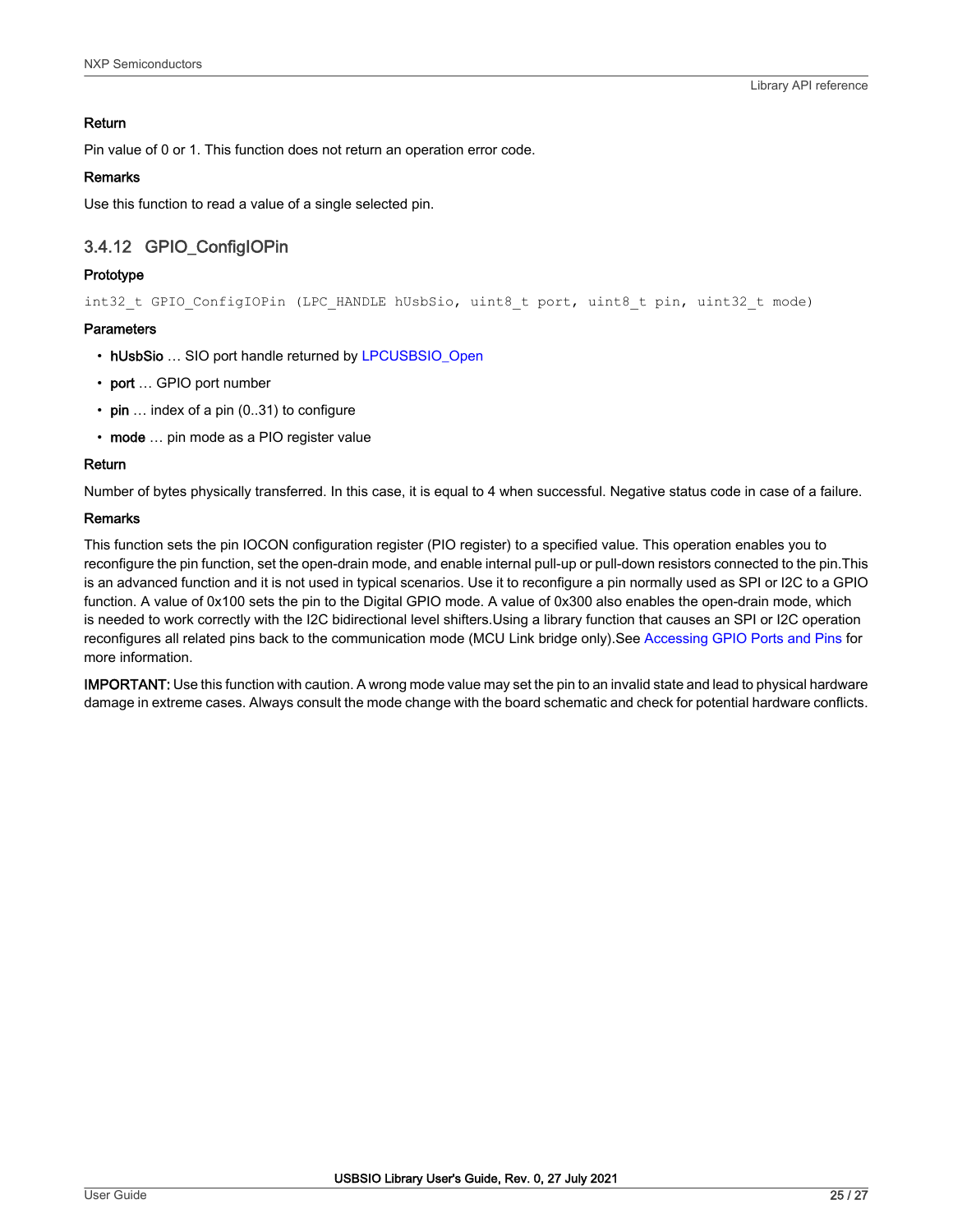# <span id="page-25-0"></span>Chapter 4 Revision history

## Table 1. Revision history

| Revision number | Date         | Substantive changes |
|-----------------|--------------|---------------------|
|                 | 27 July 2021 | Initial release     |